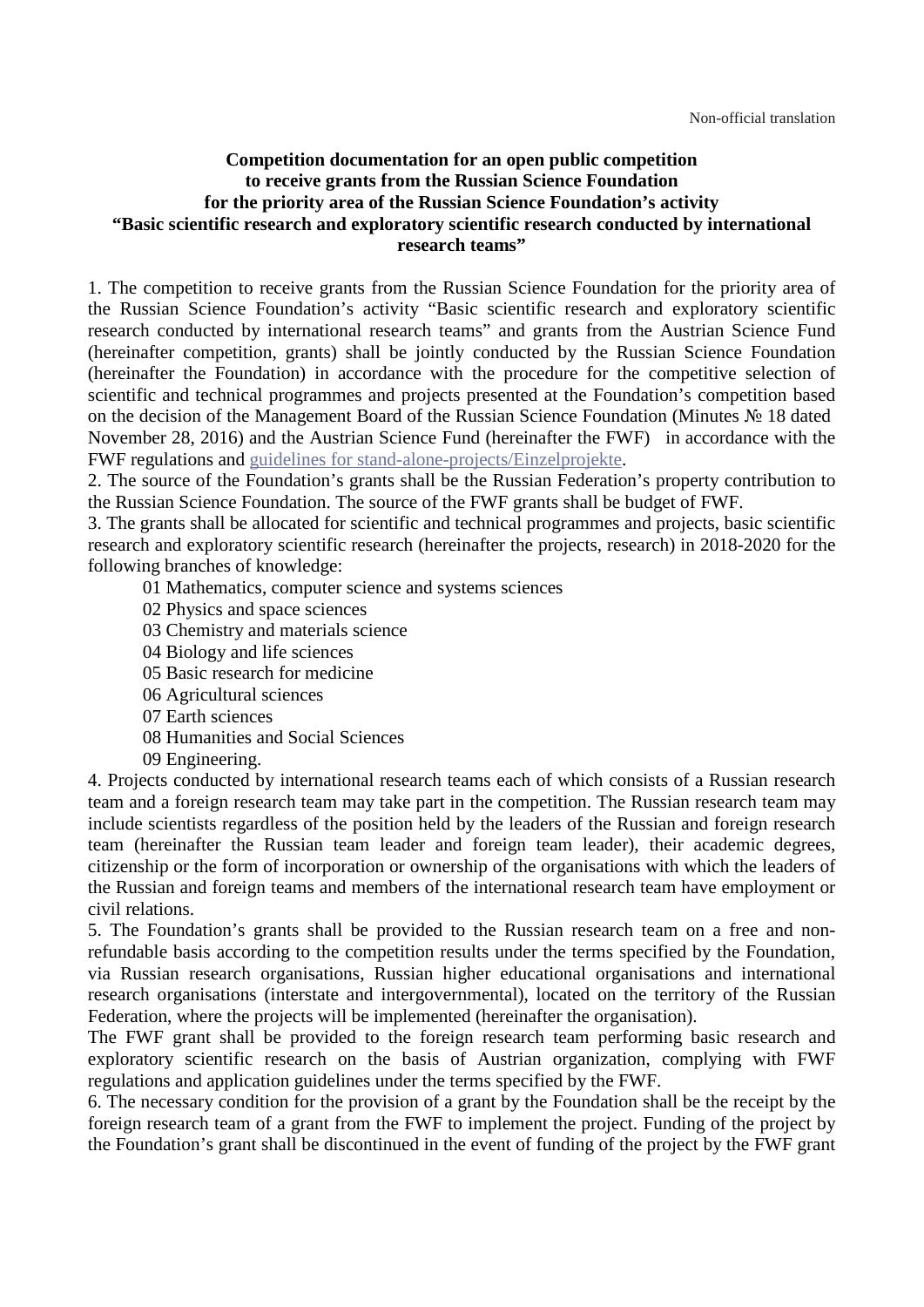is discontinued. The scope and name of the project involved in the Foundation's competition must be identical<sup>[1](#page-1-0)</sup> to the scope and name of the project involved in the FWF competition.

7. The scientist who serves as the leader of a project (leader of an area of the organisation's integrated research programme) that was previously supported by the Foundation and that was not completed as of 31 December 2017, is not eligible to be the leader of the Russian team.

8. The scientist who is in any way involved in the implementation of two or more projects (including an area of the organisation's integrated research programme) that were previously supported by the Foundation and that were not completed as of 31 December 2017 is not eligible to be a member of the Russian research team.

9. The Russian team leader and Russian research team members may be employees of the organisation or other persons hired to implement the project who have employment or civil relations with the organisation over the duration of the practical implementation of the project. The Russian team leader must<sup>[2](#page-1-1)</sup> have employment relations with the organisation over the entire duration of the practical implementation of the project.

10. The Russian team leaders must have at least 10 different publications (at least 5 publications for 08 Humanities and Social Sciences) in peer-reviewed Russian and foreign scientific journals indexed in the Web of Science or Scopus database<sup>[3](#page-1-2)</sup> and published over the period from January 1, 2012 to the date of the application submission.

11. The size of one grant of the Foundation shall range from 4 (four) to 6 (six) million roubles annually<sup>[4](#page-1-3)</sup>.

12. The Foundation may alter the amount of annual funding in the event of a reduction in the size of the Russian Federation's property contribution to the Russian Science Foundation or according to a decision by the Foundation's Management Board based on the results of an expert evaluation of the grant application, reports submitted on the implementation of the project and the proper use of the grant of the Foundation by its recipient.

13. The organisation and the leader of the foreign research team must<sup>[5](#page-1-4)</sup> provide within the application the letter (letters) of agreement to supply with necessary facilities and equipment for implementation of coordinated project, on plan and terms of the activities to be implemented within the framework of the project, on the terms of use of results of intellectual activities, originated from collective creative work during the implementation of the project, on the awareness on the requirements of the Foundation to the Russian research team. The agreement must be prepared according to the Appendix 2 of this Competition documentation. The letter of agreement must be signed by designated representatives of the Russian organisations and by the leader of the foreign research team.

14. The proportion of Russian research team members aged up to and including 39 years directly involved in the performance of research shall be at least 50 (fifty) per cent of the total number of Russian research team members over the entire duration of the practical implementation of the project<sup>[6](#page-1-5)</sup>. Each member of the Russian research team shall receive remuneration annually for work performed as part of the project's implementation. The total amount of annual remuneration for a member of the Russian research team may not exceed 30 per cent of the total annual remuneration

<span id="page-1-0"></span><sup>&</sup>lt;sup>1</sup> The difference may be due solely to the project presentation form to the Foundation and Foreign Partner.

<span id="page-1-1"></span><sup>&</sup>lt;sup>2</sup> The right to dispose of the Foundation grant by the leader of the Russian research team arises from the amendments (if necessary) in the labor contract with the organization in accordance with the agreement between the Russian Science Foundation, leader of the Russian research team and the organization about the grant to conduct fundamental research and exploratory research (hereinafter - Agreement), or from entering into other labour agreement with the organization (fixed-term employment) in accordance with the Agreement.

<span id="page-1-2"></span><sup>&</sup>lt;sup>3</sup> The list of publication is cited in clause 2.9 of Appendix 1.

<span id="page-1-3"></span><sup>&</sup>lt;sup>4</sup> The planned funding amount for the project is given in clause 1.8 of Appendix 1. A breach of the terms of this clause shall results in the rejection of the application at any stage.

<span id="page-1-4"></span><sup>&</sup>lt;sup>5</sup> The violation of this clause shall result in the rejection of the application at any stage of processing.

<span id="page-1-5"></span><sup>6</sup> The members of the research team are listed in clause 1.6 of Appendix 1.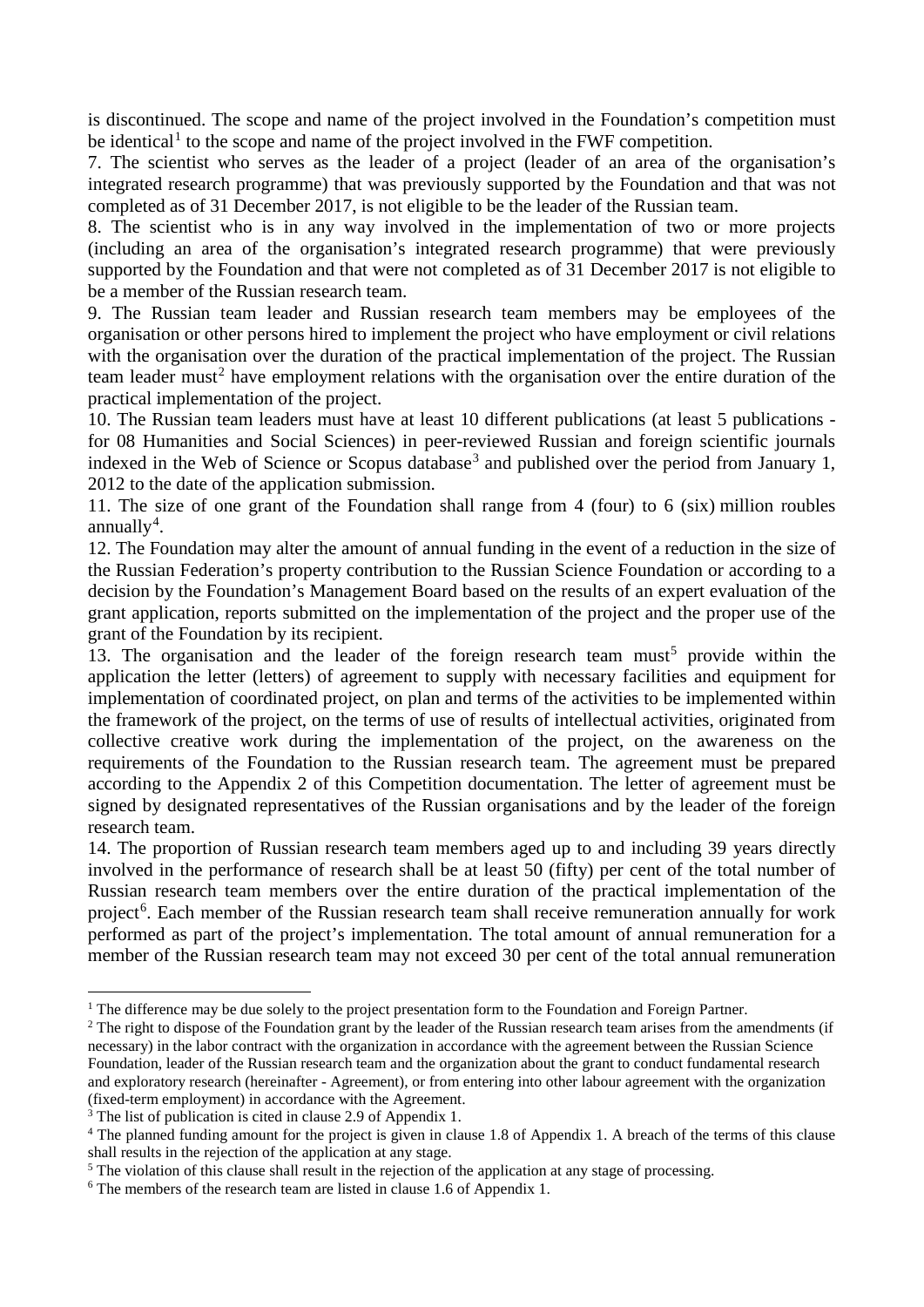for all members of the Russian research team<sup>[7](#page-2-0)</sup>. The amount of annual remuneration for Russian research team members aged up to and including 39 years may not be less than 35 per cent of the total annual remuneration for all Russian research team members. The total number of members of the Russian research team (along with the Russian team leader) may not exceed 10 persons<sup>[8](#page-2-1)</sup>.

15. The team leader shall be entitled<sup>[9](#page-2-2)</sup> to submit only one application<sup>10</sup> to take part in this<sup>11</sup> competition. There shall be no restriction on the number of projects that one organisation may implement.

16. It shall not be permitted to submit to the Foundation a project that is similar in scope to a project<sup>[12](#page-2-5)</sup> which has been concurrently submitted for the other competitions of the Foundation or other research foundations or organisations (other than those specified by this competition documentation) or which is currently being implemented using the funds of foundations or organisations, a government (municipal) objective or development programmes funded by the federal budget. If these conditions are violated, the Foundation shall discontinue funding for the project regardless of its stage of implementation with the simultaneous recovery of the funds paid to the recipient of the grant of the Foundation in the prescribed manner.

17. The projects supported as a result of the competition may not contain information that constitutes a state secret or other restricted information that is to be protected in accordance with the legislation of the Russian Federation. The funding of the project by the grant of the Foundation shall be discontinued if such information arises over the implementation of the project.

18. A mandatory condition for the provision of the grant by the Foundation shall be the undertaking of the following obligations by the Russian research team:

18.1. To make the results of their research a part of the public domain in accordance with the legislation of the Russian Federation by publishing them in Russian and foreign peer-reviewed scientific journals.

18.2. To publish<sup>[13](#page-2-6)</sup> in Russian and foreign peer-reviewed scientific journals during the practical implementation of the project at least 10 articles<sup>[14](#page-2-7)</sup> (at least 5 articles – for 08 Humanities and Social Sciences) with the involvement of Russian research team members indexed in the Web of Science or Scopus databases.

<span id="page-2-0"></span> <sup>7</sup> Including guarantees established by the legislation of the Russian Federation, deductions on insurance premiums for mandatory pension insurance, for mandatory medical insurance and for mandatory social insurance in the event of temporary disability and due to maternity and for mandatory social insurance against accidents at work and occupational diseases.

<span id="page-2-1"></span><sup>&</sup>lt;sup>8</sup> The number of research team members is given in clause 1.6 of Appendix 1.

<span id="page-2-2"></span><sup>&</sup>lt;sup>9</sup> The number of other projects where he or she is declared as the member of the team but is not entitled as the leader of the project shall not be limited.

<span id="page-2-3"></span><sup>&</sup>lt;sup>10</sup> A breach of the terms of this clause shall result in the rejection of the application at any stage.

<span id="page-2-4"></span><sup>&</sup>lt;sup>11</sup> In the case of the engagement of the Russian research team leader in other competitions held by Foundation at the same time, as well as in the implementation of the other projects, he shall attach to the second and subsequent applications a declaration of his priorities for the implementation of the projects submitted to the Fund with regards to the restrictions specified in the clauses 7 and 8 of this competition documentation. This declaration form is automatically generated in IAS, it should be printed and signed. The leader f the Russian research team must notify the leader of the foreign research team about these priorities at the stage of preparing the application.

<span id="page-2-5"></span><sup>&</sup>lt;sup>12</sup> Projects similar to this project application with respect to the goals, objectives, targets, subjects and methods of research as well as to the results expected. Project comparison and relevant investigation is carried out by the Expert Council of the Foundation.

<span id="page-2-6"></span> $13$  The number of planned publications is given in clause 1.9 of Appendix 1.

<span id="page-2-7"></span><sup>&</sup>lt;sup>14</sup> Publications of the document type "article", "review", "book" or "book chapter". In the case of the publication of the article in the journal indexed in Web of Science falling into the highest quartile (Q1) on the impact factor in JCR Science Edition, and in Scopus SJR (Q1 is determined as by http://www.scimagojr.com/ data) on the thematic (subject) area of Web of Science or Scopus corresponding to or related to the theme (subject) areas for the application submitted, such article is counted as two articles.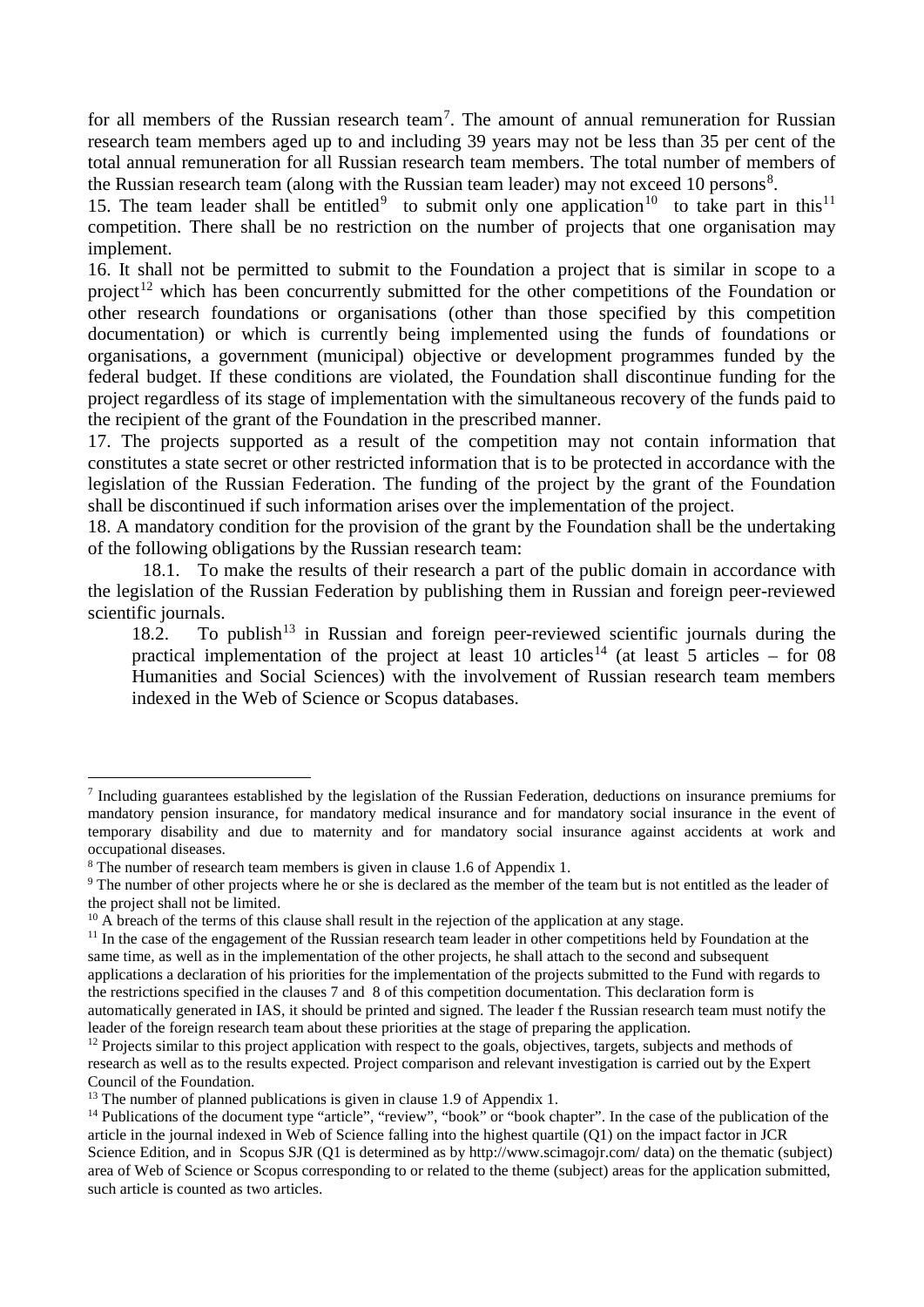18.3. To mention the financial support received from the Foundation, and indicate the organisation, through which the financing of the project is performed, in published results of any research work performed as part of a project supported by the Foundation.

18.4. To agree that the summary of the supported project and relevant project implementation reports will be published by the Foundation and FWF, including publication on the Internet.

19. Applications for the Foundation's competition shall be submitted by Russian team leaders using the forms in accordance with Appendix 1 to this competition documentation both electronically [via the Foundation's information and analytical system (hereinafter the IAS)] and as hard copy (printed from the IAS), and the contents of electronic application must be identical to the contents of the hard copy. Applications shall be submitted to the Foundation in English<sup>[15](#page-3-0)</sup> with individual fields of the application forms to be completed in Russian (only where specifically indicated).

20. Applications shall be completed using the Foundation's IAS located on the Internet at the address **[http://grant.rscf.ru](http://grant.rscf.ru/)**<sup>16</sup>. As an application receives a registration number in the IAS, the Russian team leader must print and submit one hard copy of the application and additional materials to the Foundation **no later than 12:00 a.m. (Moscow time) 28 February 2017** to the address: Moscow, GSP-2, 109992, ul. Solyanka, d. 14, str. 3. The Russian team leader shall independently choose the method for delivering the application materials to the Foundation that ensures that they are received by the Foundation by the required deadline.

21. The hard copy of the application must be bound and affixed with the organisation's seal, while the relevant forms must be personally signed by the Russian team leader, the core research team members (core investigators) and the head of the organisation (authorised representative acting on the basis of a power of attorney)<sup>17</sup>.

22. Applications received by the Foundation shall not be returned.

23. The following applications are not eligible for the competition:

a) applications that are completed and/or submitted to the Foundation with violations of the requirements of clauses 19, 20 and 21 of this competition documentation;

b) applications that are completed and submitted to the Foundation with violations of the requirements for the content of the application to take part in the competition set forth in the announcement on the competition and the competition documentation;

c) applications whose hard copy versions differ from the electronic version registered in the IAS;

d) applications whose hard copy versions were received<sup>[18](#page-3-3)</sup> by the Foundation after the the deadline for the submission;

e) applications whose content violates the requirements of clauses 3, 5, 6, 10, 11, 13-18, 38 of this competition documentation.

24. The Foundation shall notify the Russian team leader via the IAS about the registration of the application, the receipt of the hard copy of the application and the results of the competition.

25. The Russian team leader shall be entitled to withdraw an application submitted for a competition provided that the relevant written notification is submitted to the Foundation.

26. The Russian team leader shall be entitled to make changes to an application submitted for a competition only in the form of its withdrawal in accordance with clause 25 of this competition

<span id="page-3-0"></span><sup>&</sup>lt;sup>15</sup> The violation of this clause shall result in the rejection of the application at any stage of processing.

<span id="page-3-1"></span><sup>&</sup>lt;sup>16</sup> The application completion cycle consists of the following steps: the registration of the applicant (if this was not done earlier, including the individual registration of the Russian team leader and up to three core research team members), completion of information about the applicant in the IAS, the preparation of the application and the registration of the application.

<span id="page-3-2"></span> $17 \text{ h}$  in the event the application is signed by an authorised representative, a power of attorney (copy of a power of attorney certified by the organisation's seal) shall be attached to the hard copy of the application.

<span id="page-3-3"></span><sup>&</sup>lt;sup>18</sup> Regardless of their submission for delivery and / or the reasons for delays in the delivery to the Foundation.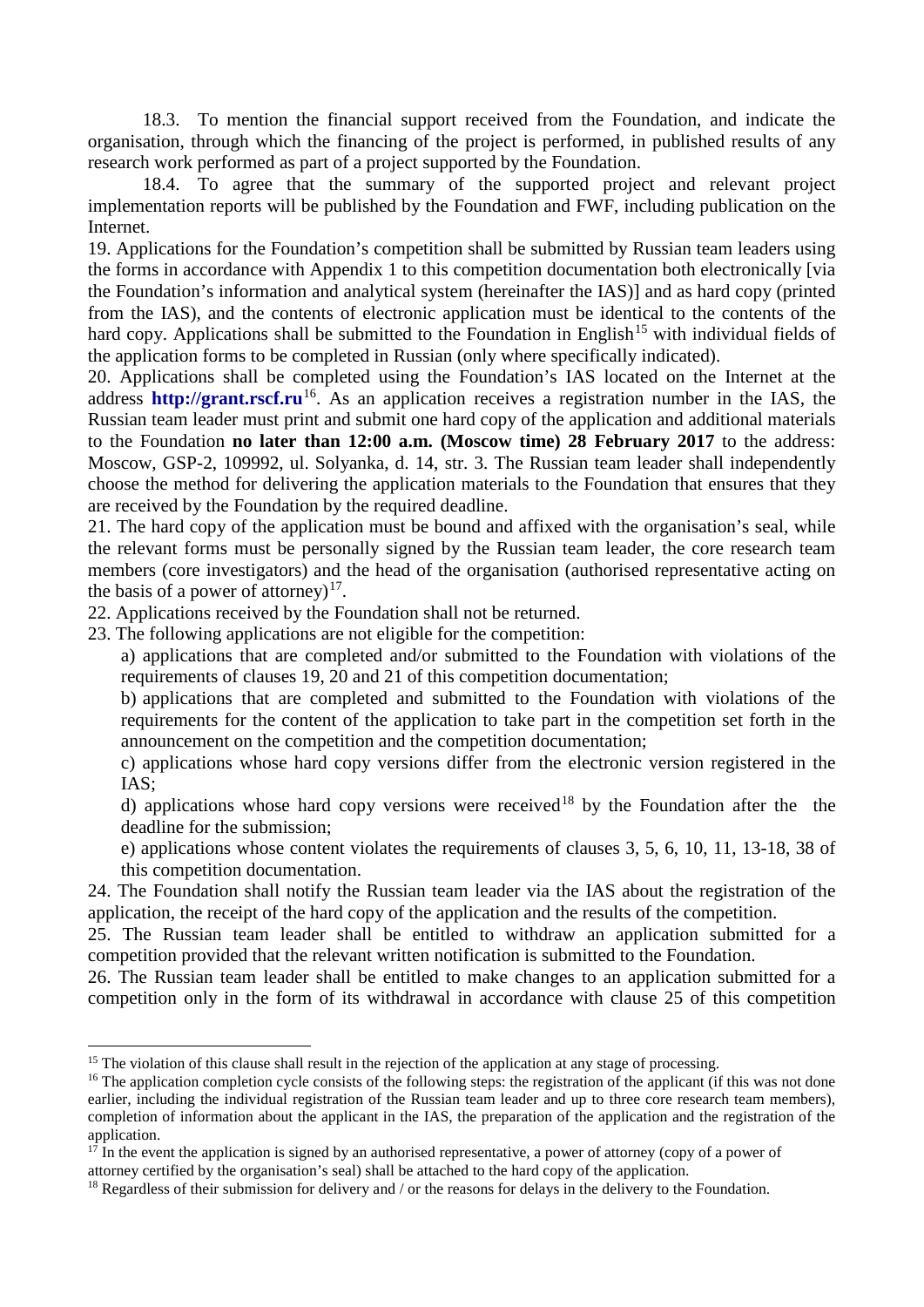documentation and the submission of a new application for the competition by the required deadlines.

27. Applications eligible for the competition shall undergo an expert evaluation in accordance with the Procedure for the expert evaluation of scientific and technical programmes and projects submitted for a competition of the Russian Science Foundation and the Criteria for the competitive selection of scientific and technical programmes and projects submitted for a competition of the Russian Science Foundation<sup>19</sup>. Applications shall be referred for an expert evaluation in accordance with the classifier codes for the branches of knowledge specified by the Russian team leaders in the applications.

28. The competition results shall be approved by the Foundation's Management Board by 15 December 2017.

29. The list of supported projects based on the competition results shall be published on the Foundation's website no later than 10 days after the competition results are determined.

30. The texts of the agreements shall be sent to the leaders of Russian teams whose projects were supported by the Foundation via the IAS system within 15 business days after the approval date of the competition results, for completion and signing. The will contain the following information:

the area of research;

the work plan and cost estimate<sup>[20](#page-4-1)</sup> of research:

– the duty of the Russian team leader to submit an annual report on the project's implementation;

– the duty of the organisation to provide the Russian research team with the necessary facility, equipment and supplies as well as access to the available experimental base for research;

– the duty of the organisation to conclude civil or employment (fixed-term) contracts with each member of the Russian research team<sup>21</sup>;

– the duty of the organisation to pay to the members of the Russian research team remuneration for work performed as part of the project under written orders from the Russian team leader;

– the duty of the organisation to maintain separate records of expenditures of the grant of the Foundation (including the overheads expenditures) and present reports on its proper use;

– the duty of the organisation to submit a report on the proper use of the grant of the Foundation;

– the conditions and procedure for the parties to terminate the agreement, including in the event the Foundation identifies the misuse of the grant of the Foundation;

– other rights and duties of the Foundation, the Russian team leader and organisation associated with the use of the grant of the Foundation in compliance with the provisions of this competition documentation.

31. The amount of the Foundation's financial support for the project in the agreement may be reduced compared to the amount requested by the Russian team leader in accordance with the decision of the Foundation's Management Board based on the recommendations from the Foundation's Expert Council.

32. The Foundation may not conclude an agreement if the head of the project, declared in the agreement is different compared to the materials of the relevant application that has undergone the expert evaluation procedure.

33. Within 15 business days after receipt via the IAS of a draft agreement signed by the Russian team leader and authorised representative of the organisation, the agreement or a substantiated refusal by the Russian team leader or organisation to sign the agreement must be submitted to the Foundation. The Russian team leader shall independently choose the method for delivering the

<span id="page-4-0"></span><sup>&</sup>lt;sup>19</sup> The documents were published on the Internet at the address http://rscf.ru/ru/documents.

<span id="page-4-1"></span><sup>&</sup>lt;sup>20</sup> For reference purpose only.

<span id="page-4-2"></span><sup>&</sup>lt;sup>21</sup> If such contracts were not previously concluded.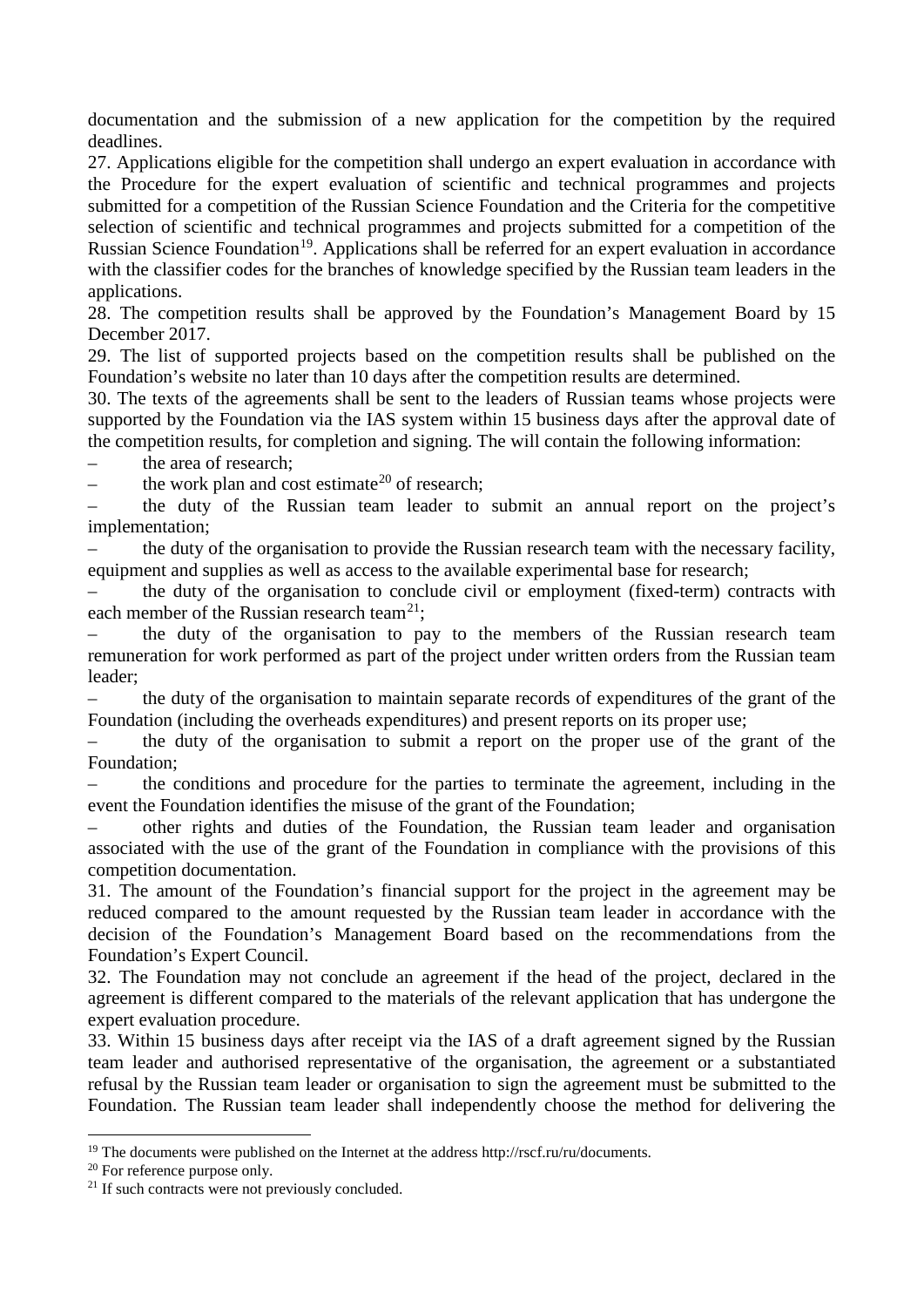signed agreement to the Foundation that ensures that it is received by the Foundation on time. If this deadline is violated, the Russian team leader and organisation shall notify the Foundation about the impermissible delay with the signing of the agreement. If the duly signed agreement is not received by the Foundation within the following 5 business days, the relevant project shall be excluded from the list of projects supported by the Foundation, and the relevant notice will be published on the Foundation's official website.

34. The Foundation's grant may be used solely in compliance with the purposes<sup>[22](#page-5-0)</sup> specified in the agreement.

35. The identification of the misuse of the grant of the Foundation shall constitute grounds for the termination of the agreement and the return of the grant of the Foundation in the manner prescribed by the agreement.

36. The results of intellectual activities, originated from collective creative work during the implementation of the project will be used by their holders on equal terms and in accordance with national legislation. The Russian Federation may use<sup>[23](#page-5-1)</sup> for government needs the results of intellectual activity created by an international research team on the conditions of a royalty-free, ordinary (non-exclusive) licence granted by the right holder to the relevant government customer.

37. The organisation shall be responsible for the proper use of the Foundation's grant.

38. The organisation's overhead may not exceed 10 per cent of the amount of the Foundation's grant.

39. Announcement of the competition by the FWF will be posted on the website https://www.fwf.ac.at/en/research-funding/overview-of-calls.

<span id="page-5-0"></span><sup>&</sup>lt;sup>22</sup> The awarded grant funds may not be expended on project costs incurred for the construction of capital facilities, for educational activities, for organization and conducting any scientific or educational events.

<span id="page-5-1"></span><sup>&</sup>lt;sup>23</sup> The winner is responsible for settling matters associated with the implementation of this clause with the foreign research team.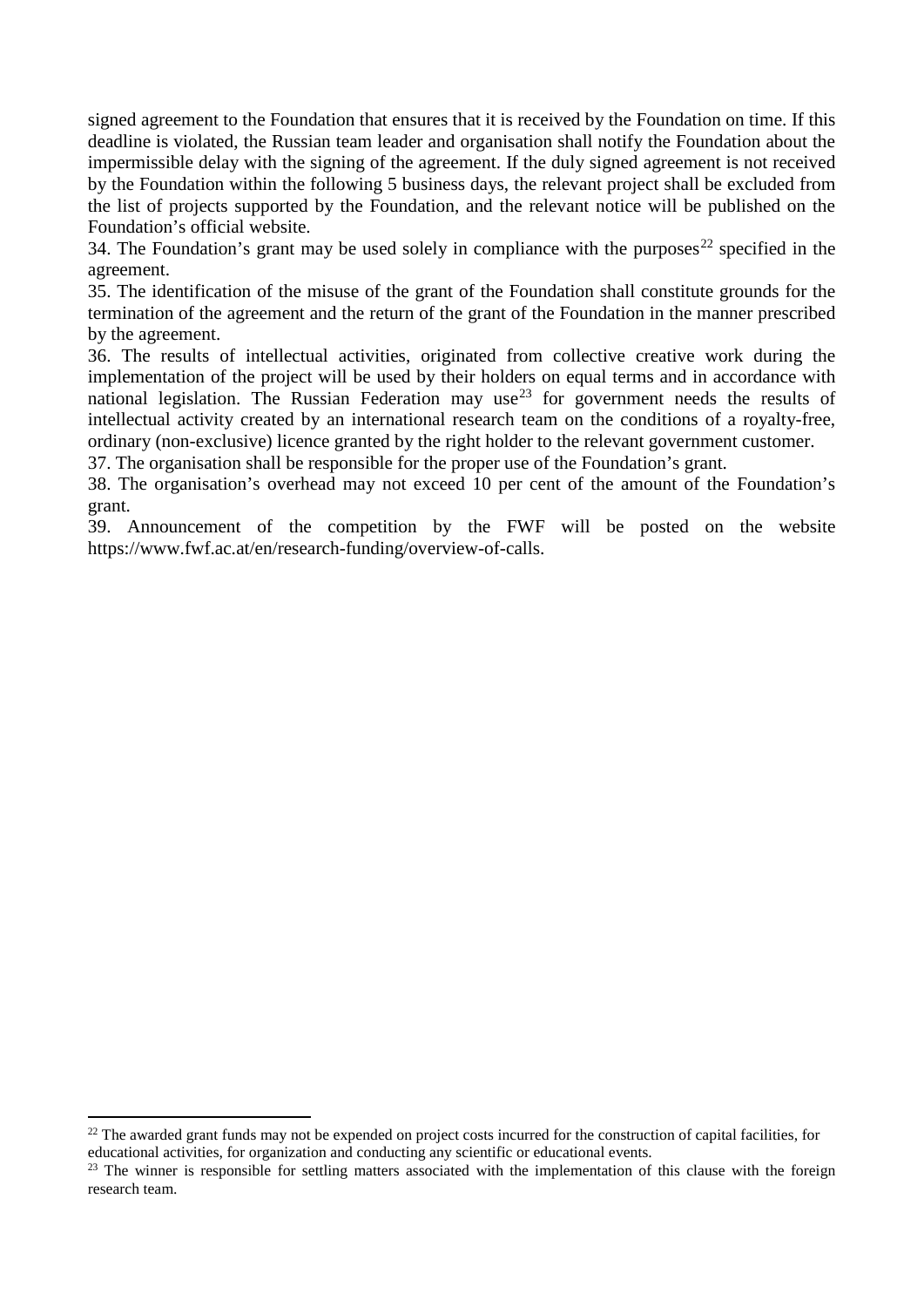## **Appendix 1**

# **Form "C". Cover sheet of application to the Russian Science Foundation**

## **2017 competition "Basic scientific research and exploratory scientific research conducted by international research teams"**

| Project name                                                                                                                                                                                            |                                                                                           | Project number                                  |                      |  |  |
|---------------------------------------------------------------------------------------------------------------------------------------------------------------------------------------------------------|-------------------------------------------------------------------------------------------|-------------------------------------------------|----------------------|--|--|
| RSF-FWF:                                                                                                                                                                                                |                                                                                           | Project type: IRT                               |                      |  |  |
|                                                                                                                                                                                                         |                                                                                           | Branch of knowledge:                            |                      |  |  |
|                                                                                                                                                                                                         |                                                                                           | Main classifier code:                           |                      |  |  |
|                                                                                                                                                                                                         |                                                                                           | Additional classifier codes:                    |                      |  |  |
|                                                                                                                                                                                                         |                                                                                           | SRSTI code:                                     |                      |  |  |
| Surname, name and patronymic (if available) of                                                                                                                                                          |                                                                                           | Contact telephone number and e-mail of          |                      |  |  |
| Russian team leader:                                                                                                                                                                                    |                                                                                           | Russian team leader:                            |                      |  |  |
| Surname, name and patronymic (if available) of                                                                                                                                                          |                                                                                           | Contact telephone number and e-mail of          |                      |  |  |
| foreign team leader:                                                                                                                                                                                    |                                                                                           | foreign team leader:                            |                      |  |  |
|                                                                                                                                                                                                         |                                                                                           |                                                 |                      |  |  |
| Full and abbreviated name of the organisation via which the project is to be funded:                                                                                                                    |                                                                                           |                                                 |                      |  |  |
|                                                                                                                                                                                                         | Full and abbreviated name of the foreign organisation:                                    |                                                 |                      |  |  |
| Amount of project funding (thousand roubles) in                                                                                                                                                         |                                                                                           | Start year of                                   | End year of project: |  |  |
| $2017 -$                                                                                                                                                                                                |                                                                                           | project: 2018                                   | 2019                 |  |  |
|                                                                                                                                                                                                         |                                                                                           |                                                 |                      |  |  |
| Surnames, names and                                                                                                                                                                                     |                                                                                           |                                                 |                      |  |  |
| patronymics (if                                                                                                                                                                                         |                                                                                           |                                                 |                      |  |  |
| available) of the core                                                                                                                                                                                  |                                                                                           |                                                 |                      |  |  |
| investigators $^{24}$                                                                                                                                                                                   |                                                                                           |                                                 |                      |  |  |
| on the Russian research                                                                                                                                                                                 |                                                                                           |                                                 |                      |  |  |
| team                                                                                                                                                                                                    |                                                                                           |                                                 |                      |  |  |
| (infull)                                                                                                                                                                                                |                                                                                           | (Russian team leader not indicated in this box) |                      |  |  |
|                                                                                                                                                                                                         | I hereby guarantee that no copyrights or other rights of third persons were violated when |                                                 |                      |  |  |
|                                                                                                                                                                                                         |                                                                                           |                                                 |                      |  |  |
| preparing this application and/or the right holders hereby consent to the submission of materials<br>to the Foundation and their use by the Foundation for an expert evaluation and for publication (in |                                                                                           |                                                 |                      |  |  |
| the form of summaries to the applications).                                                                                                                                                             |                                                                                           |                                                 |                      |  |  |
| Signature of Russian team leader                                                                                                                                                                        |                                                                                           | Application registration date                   |                      |  |  |
|                                                                                                                                                                                                         |                                                                                           |                                                 |                      |  |  |
| Signature of the head of the organisation $25$                                                                                                                                                          |                                                                                           |                                                 |                      |  |  |
| $\sqrt{2}$                                                                                                                                                                                              |                                                                                           |                                                 |                      |  |  |
| Signature                                                                                                                                                                                               |                                                                                           |                                                 |                      |  |  |
|                                                                                                                                                                                                         |                                                                                           |                                                 |                      |  |  |
|                                                                                                                                                                                                         |                                                                                           |                                                 |                      |  |  |
| place seal here                                                                                                                                                                                         |                                                                                           |                                                 |                      |  |  |
|                                                                                                                                                                                                         |                                                                                           |                                                 |                      |  |  |

<sup>&</sup>lt;sup>24</sup> Up to the 3 core Russian research team members regardless of the overall number of team members.

<span id="page-6-1"></span><span id="page-6-0"></span> $25$  Or authorized representative on the basis of the letter of attorney. In case the form is signed by the authorized head of organization (including the head of the affiliate) the corresponding letter of attorney (or its copy endorsed with seal of the organization) is submitted in addition to the printed form "C.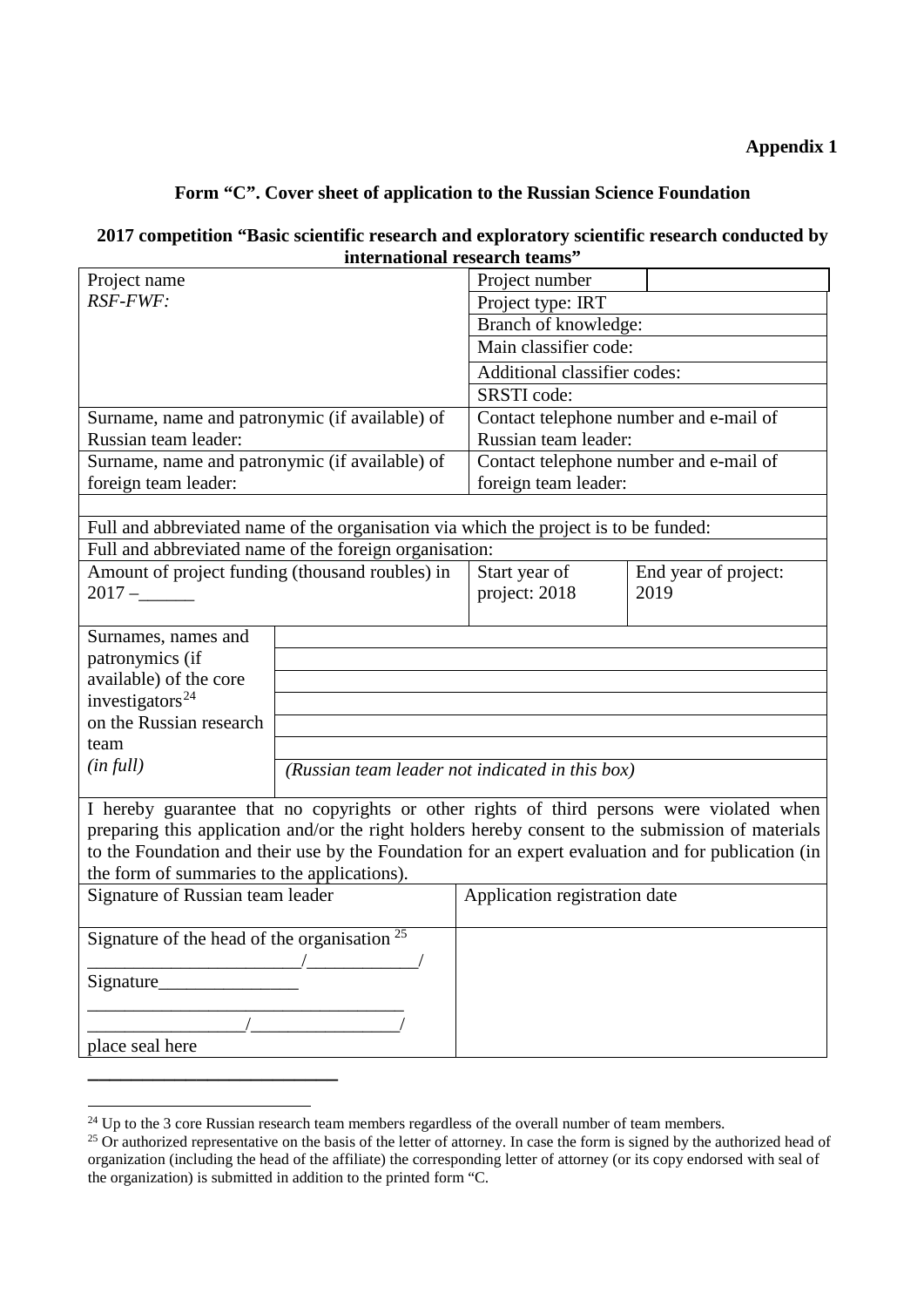### **Information about the project**

- 1.1. Project name *in Russian in English*
- 1.2. Priority area for the development of science, technology and engineering in the Russian Federation, critical technology<sup>[26](#page-7-0)</sup>:
- 1.3. Keywords (no more than 15 terms) *in Russian in English*
- 1.4. Project summary<sup>[27](#page-7-1)</sup> (no more than 2 pages, including brief description of the relevance and scientific novelty)

*in Russian in English*

1.5. The anticipated results and their significance*[28](#page-7-2)* [indicate the anticipated results and their scientific and social significance (assessment of the compliance of the planned results with the international standards of research and the ability for the practical use of the planned results of the project in the economy and social sector)]

*in Russian*

*in English*

1.6. The Russian research team<sup>[29](#page-7-3)</sup> shall include:

 $\frac{1}{\sqrt{1-\frac{1}{\pi}}}$  the investigators, participating in the project<sup>[30](#page-7-4)</sup> (including leaders), including

\_\_\_ investigators aged under and including 39 years, including:

\_\_\_ full-time post-graduate students, adjuncts, interns, residents and students.

1.7. The planned members of the international research team indicating the surnames, names and patronymics (if available) of the team members, their age at the time of the application's submission, their academic degrees, positions, primary workplaces and forms of relations with the organisation (foreign organisation) (employment contract, civil contract) during the project implementation period. For the foreign research team members only relevant academic positions may be indicated.

> *in Russian in English*

1.8. The planned project funding amount by year<sup>[31](#page-7-5)</sup>: by the Foundation:  $2017 - 2018 - 2018 - 2019 -$  (in

thousand roubles); by the FWF: 2017 – \_\_\_\_\_, 2018 – \_\_\_\_\_\_\_, 2019 – \_\_\_\_\_\_\_\_ (in thousand euro).

1.9. Based on the project results and during its implementation, the Russian research team plans to publish[32](#page-7-6) in Russian and foreign peer-reviewed scientific journals at least \_\_ publications, including

<span id="page-7-0"></span><sup>&</sup>lt;sup>26</sup> Specified according to the list (Decree No. 899 of the President of the Russian Federation dated 7 July 2011) in the event that the subject of the project can be classified under one of the priority areas and contribute to

<span id="page-7-1"></span>the development of the critical technologies of the Russian Federation.<br><sup>27</sup> This information may be published on the Foundation's website on the.<br><sup>28</sup> This information may be published on the Foundation's website on the

<span id="page-7-2"></span><sup>&</sup>lt;sup>28</sup> This information may be published on the Foundation's website on the.

<span id="page-7-3"></span>Any discrepancy in the members of the research team with the requirements of clause 14 of the competition documentation shall constitute grounds to deny an application for the competition.

<span id="page-7-4"></span><sup>&</sup>lt;sup>30</sup> Regardless of whether the investigator has employment or civil relations with the organisation.<br><sup>31</sup> Any discrepancy in the planned project funding amount with the requirements of clause 1

<span id="page-7-5"></span>Any discrepancy in the planned project funding amount with the requirements of clause 11 of the competition documentation shall constitute grounds to deny an application for the competition.

<span id="page-7-6"></span>Data is given for the entire project implementation period. Any discrepancy in the number of publications with the requirements of clause 18.2 of the competition documentation shall constitute grounds to deny an application for the competition.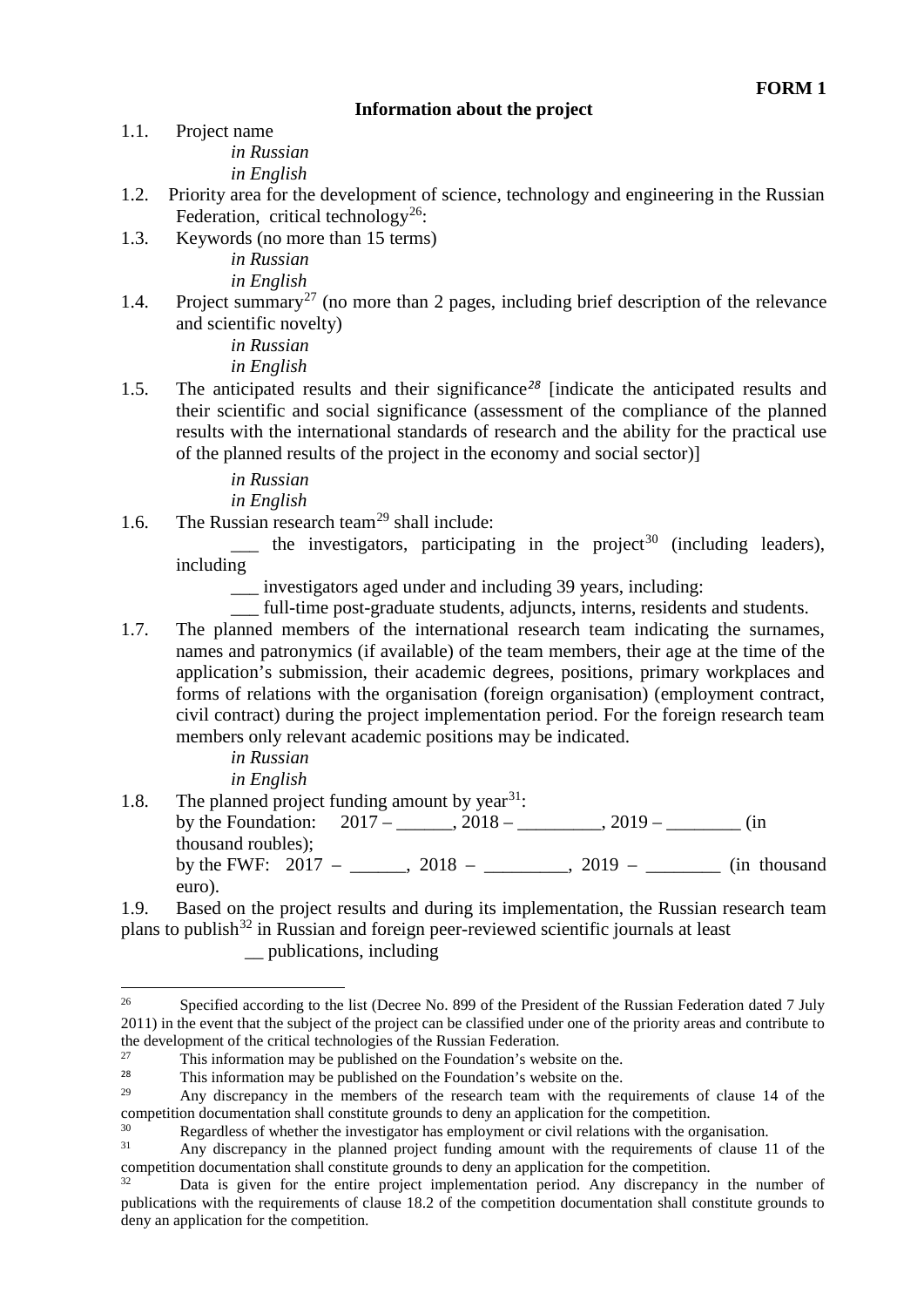$\equiv$  articles<sup>[33](#page-8-0)</sup> indexed in the Web of Science or Scopus databases;

\_\_ publications indexed in the Russian Science Citation Index;

\_\_ monographs.

1.10. The number of publications by members of the Russian research team published over the period from January 1, 2012 to the date of the application submission, \_\_\_, including \_\_\_ indexed in the Web of Science or Scopus.

The number of publications by members of the foreign research team published over the period from January 1, 2012 to the date of the application submission, \_\_\_, including \_\_\_ indexed in the Web of Science or Scopus.

1.11. File with the agreement to supply with necessary facilities and equipment for implementation of coordinated project, on plan and terms of the activities to be implemented within the framework of the project, on the terms of use of results of intellectual activities, originated from collective creative work during the implementation of the project, on the awareness on the requirements of the Foundation to the Russian research team.<sup>34</sup>.

1.12. The full and abbreviated name of the foreign organisation.

1.13. Contribution of the foreign research team.

The Russian team leader confirms that

All members of the Russian research team (including the Russian team leader) satisfy clauses 7, 8, 15 of the competition documentation;

– he will have employment relations with the organisation over the entire duration of the project's implementation;

– when publishing the results of any research work performed as part of a project supported by the Foundation, the international research team shall mention the financial support received from the Foundation, and indicate the organisation, through which the financing of the project is performed, and he also consents to the Foundation and FWF publishing summaries and the anticipated results of the project and the relevant reports on the project's implementation, including publication on the Internet;

– the project shall not have any other funding sources over the entire duration of the practical implementation of the project using the grants from the Foundation and FWF, other than the grants from the Foundation and FWF;

– the project is not similar in scope to any project submitted concurrently for the competitions of research foundations and other organisations (except those specified by the competition documentation);

– the project contains no information that constitutes a state secret or other restricted information that is to be protected in accordance with the legislation of the Russian Federation;

– the proportion of Russian research team members aged under and including 39 years shall be at least 35 per cent of the total number of Russian research team members over the entire duration of the practical implementation of the project;

– he will submit an annual report on the project's implementation.

#### **Signature of the Russian team leader**

<span id="page-8-0"></span><sup>&</sup>lt;sup>33</sup> Publications of the document type "article", "review", "book" or "book chapter". In the case of the publication of article in the journal indexed in Web of Science falling into the highest quartile (Q1) on the impact factor in JCR Science Edition and in Scopus SJR (Q1 is determined as by http://www.scimagojr.com/ data) on the thematic (subject) area of Web of Science or Scopus corresponding to or related to the theme (subject) areas for the application submitted, such article is counted as two articles.

<span id="page-8-1"></span><sup>&</sup>lt;sup>34</sup> In accordance with clause 13 of the competition documentation. The failure to submit this document or any discrepancies in its content with clause 13 of the competition documentation shall result in the rejection of the application.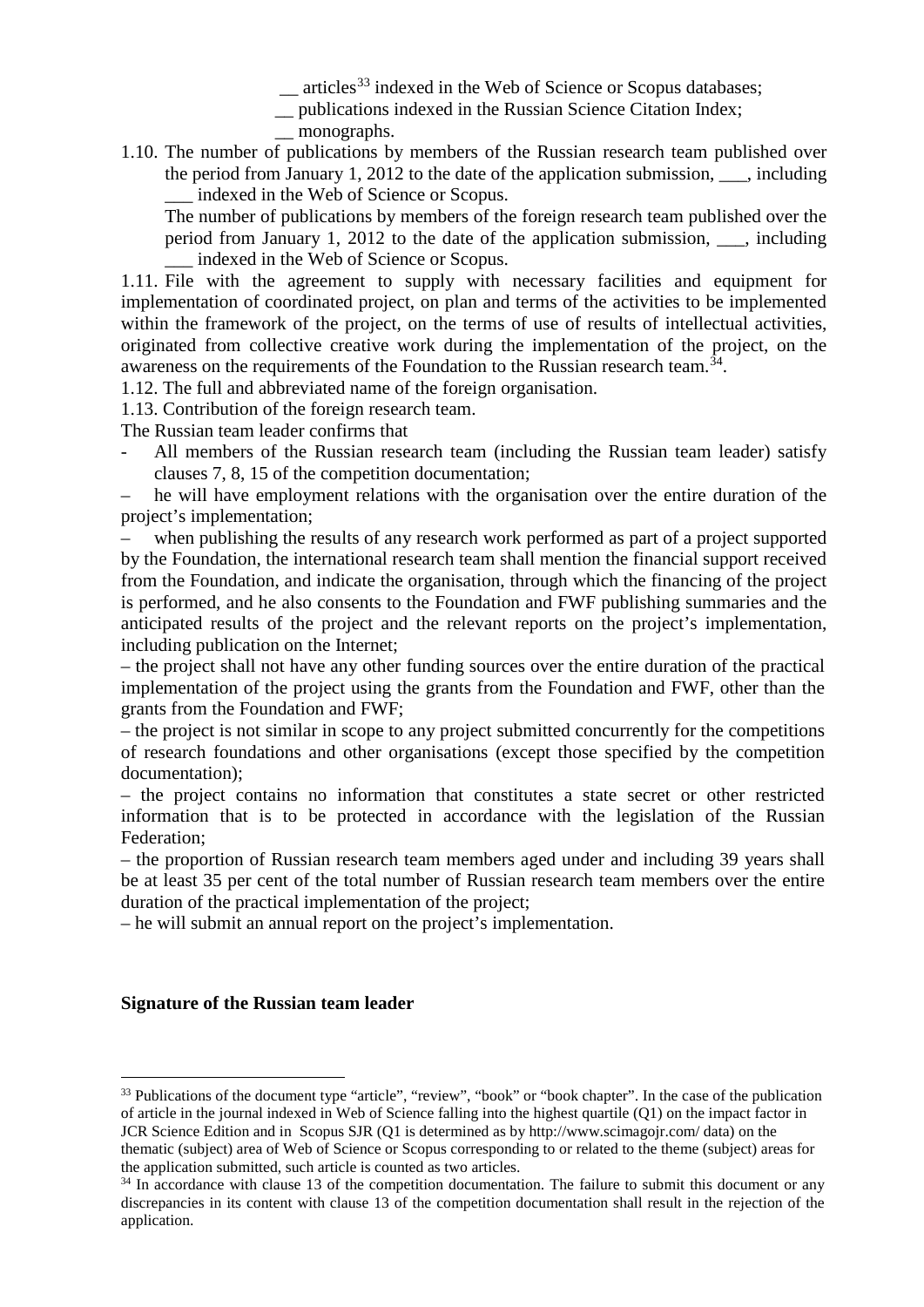#### **Information about the Russian team leader**

2.1. Surname, name and patronymic (if available)

*in Russian surname and initials in English WoS ResearcherID[35](#page-9-0) (if any) ScopusAuthorID[36](#page-9-1) (if any)*

- 2.2. Date of birth of the Russian team leader *(given in figures – date, month, year)*
- 2.3. Citizenship
- 2.4. Academic degree, year conferred $37$
- 2.5. Awards and prizes for scientific activities, membership in leading scientific communities (if any), involvement in the editorial boards of leading peer-reviewed scientific publications (if any), involvement in the organising committees or programme committees of renowned international conferences and other experience organising international events.
- 2.6. Primary place of employment at the time of the application's submission position and full name of the organisation (abbreviated name of the organisation)<sup>38</sup>.
- 2.7. Area of scientific interests keywords *(no more than 15 keywords)*

*in Russian in English*

- 2.8. Area of scientific interests Foundation classifier codes
- 2.9. A list of publications by the Russian team leader published over the period from January 1, 2012 to the date of the application submission that confirms compliance with the terms of clause 10 of the competition documentation<sup>39</sup>. *in English[40](#page-9-5)*

The list contains bublications in journals indexed in the Web of Science or Scopus.

2.10. The main scientific results over the period from January 1, 2012 *(the results must be confirmed by information from the application, for example publications) in Russian*

2.11. The total number of publications published over the period from January 1, 2012, \_\_\_, including:

\_\_\_\_ –indexed in the Web of Science or Scopus.

2.12. An additional list of publications published over the period from January 1, 2012<sup>[41](#page-9-6)</sup> *[monographs, legally protected results of intellectual activity, publications in leading peer-reviewed scientific titles, publications indexed in the Web of Science or Scopus citation systems; no more than 10 publications cited; if published on the Internet a link* 

<span id="page-9-0"></span> <sup>35</sup> Can be obtained from www.ResearcherID.com.

<span id="page-9-1"></span><sup>&</sup>lt;sup>36</sup> Scopus AuthorID is generated in Scopus automatically as soon as there is at least one publication of the author in this database. AuthorID can be obtained from the author's profile, which becomes visible if you click on the name of the author by the author search in the Scopus database.

<sup>&</sup>lt;sup>37</sup> If there are multiple academic degrees, specify the one that best matches the subject of the project.

<span id="page-9-3"></span><span id="page-9-2"></span><sup>&</sup>lt;sup>38</sup> The Russian team leader may not necessarily be an employee of the organisation at the time of the application's submission, but must conclude an employment contract with the organisation if victorious in the competition. If the Russian team leader is not a citizen of the Russian Federation, an organization shall complete all the procedures to comply with the legislation of the Russian Federation for employment of foreign nationals.

<span id="page-9-4"></span><sup>&</sup>lt;sup>39</sup> It is sufficient to cite references to publications in an amount equal to the threshold established in the competition documentation. Any discrepancy in the number of publications cited in the list and/or numerically in the line below with the requirements of clause 9 of the competition documentation shall constitute grounds to deny an application for the competition.

<span id="page-9-5"></span><sup>&</sup>lt;sup>40</sup> For Russian language names, the information shall be given in Russian with a translation into English. It must also be clear that the same document is being cited (for example, add the word "translation").

<span id="page-9-6"></span><sup>&</sup>lt;sup>41</sup> Clause is not mandatory. Publications that indicate scientific qualification and achievements may be cited, including the publications specified in clause 2.9 of this form.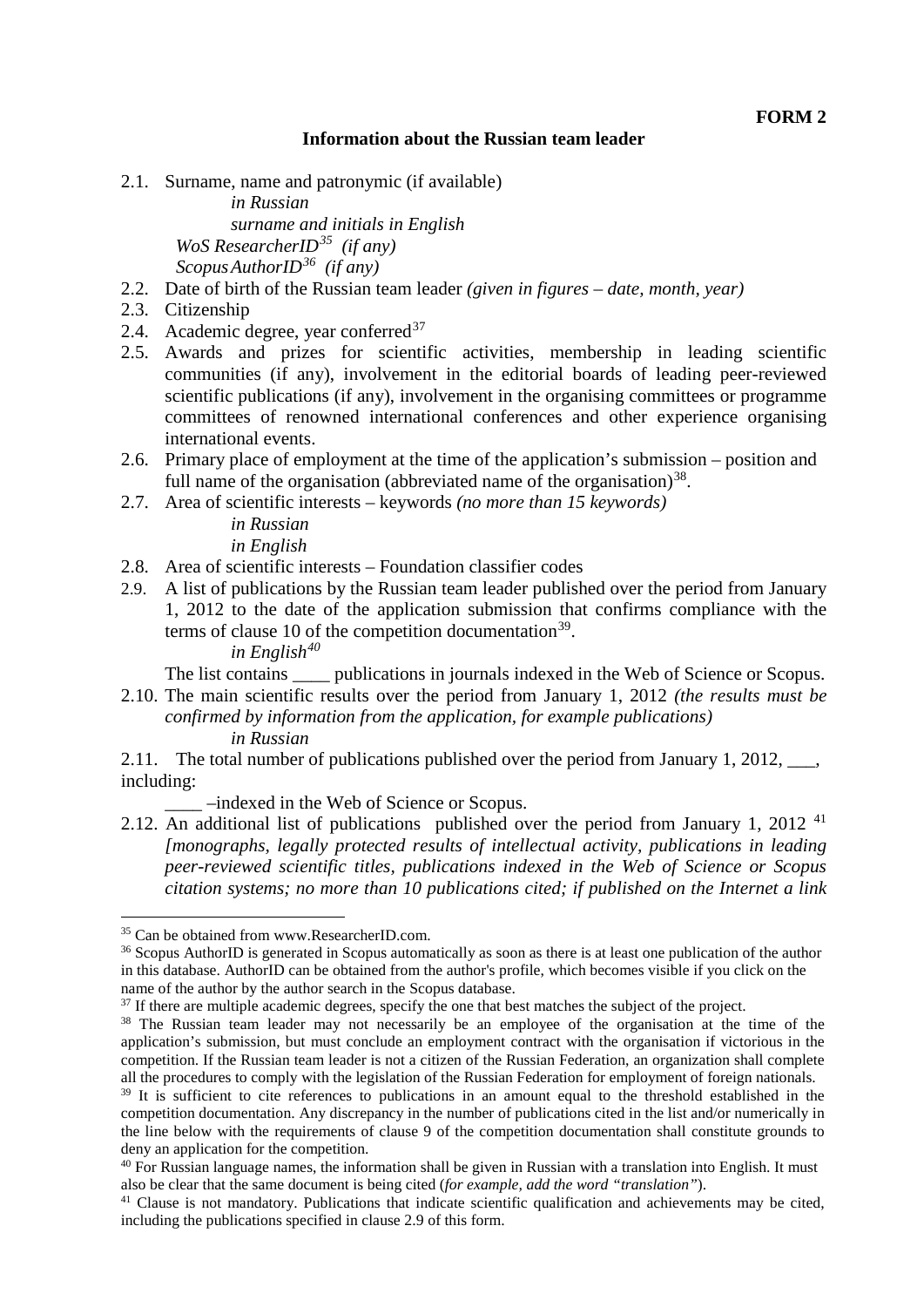*shall be provided (mandatory for publications in indexed journals); specify the impact factor of the scientific publication (according to the JCR Science Edition or JCR Social Sciences Edition), if any]. in English*

2.13. Research projects management experience *(specify the name of the foundations (organisations), numbers, project names and completion period for the last 5 years).*

Including projects funded by RSF (if any):

as the leader of the project  $(s)^{42}$  $(s)^{42}$  $(s)^{42}$   $\mathcal{N}_2$  \_\_\_\_\_\_\_\_\_,  $\mathcal{N}_2$  \_\_\_\_\_\_\_\_\_\_\_.

as the core investigator of the project (s)  $\mathcal{N}_{\mathfrak{D}}$  \_\_\_\_\_\_\_\_\_,  $\mathcal{N}_{\mathfrak{D}}$ 

2.14. Planned involvement in research projects (in any position) in 2018. Total number –  $\Box$ , including: management –  $\Box$ , participation as an investigator –  $\Box$ , specifically: \_\_\_\_\_\_\_\_\_\_\_\_\_\_\_\_\_\_\_\_\_\_\_\_\_\_\_\_\_\_\_\_\_\_\_\_\_\_\_\_\_\_\_\_\_\_\_\_\_\_\_\_\_\_\_\_\_\_\_\_\_\_\_\_\_\_\_\_\_

*(also specify the grantors or project customers and funding source, for example – government objective of a founder, grants from the RFBR, RHF, PRF, RSF and other foundations, government contract (customer, programme), other economic contract and other grants and subsidies).*

- 2.15. The proportion of working time that is to be devoted to the management of this project if victorious in the competition –  $=$  per cent<sup>43</sup>.
- 2.16. The anticipated form of employment relationship with the organization through which the funding will be provided:

*The organization will be the main place of work;*

*The employment contract for part-time;*

*The employment contract for the distance work.*

- 2.17. Involvement in educational activities *(specify information about management by postgraduate students and the preparation and delivering new educational courses at Russian and foreign universities).*
- 2.18. Mailing address
- 2.19. Contact telephone number
- 2.20. E-mail
- 2.21. Involvement in the project: Russian (foreign) team leader
- 2.22. Files with additional information<sup>[44](#page-10-2)</sup> *(CV, other additional information, which may be useful in opinion of the Russian team leader for decision-making on the feasibility of funding the project)*.

I have read and agree with the conditions of the Foundation's competition. I confirm my participation in the project.

I consent<sup>[45](#page-10-3)</sup> to the processing (including the collection, classification, accumulation, storage, updating, use and destruction) of the personal data I have provided above by the Russian Science Foundation (address: Moscow, ul. Solyanka, d. 14, str. 3) for the purpose of conducting an expert evaluation of the application and preparing analytical materials on competitions for the period until the liquidation of the operator (Foundation). I may withdraw this consent in written form.

Identification document

\_\_\_\_\_\_\_\_\_\_\_\_\_\_\_\_\_\_\_\_\_\_\_\_\_\_\_\_\_\_\_\_\_\_\_\_\_\_\_\_\_\_\_\_\_\_\_\_\_\_\_\_\_\_\_\_\_\_\_\_\_\_\_\_\_\_\_\_\_\_\_\_\_\_\_ *(type, number, issue date, issuing authority, please print)* **Signature of Russian team leader**

<span id="page-10-0"></span><sup>&</sup>lt;sup>42</sup> Or the leader of an area of the organisation's integrated research programme

<span id="page-10-1"></span><sup>&</sup>lt;sup>43</sup> I.e., from full-time employment within the framework of employment or civil relations. Therefore, employment in spare time from primary work must also be taken into account.

<span id="page-10-2"></span><sup>44</sup> In pdf format, up to 3 Mb.

<span id="page-10-3"></span><sup>45</sup> In accordance with the requirements of Federal Law No. 152-FZ dated 27 July 2006 "On Personal Data".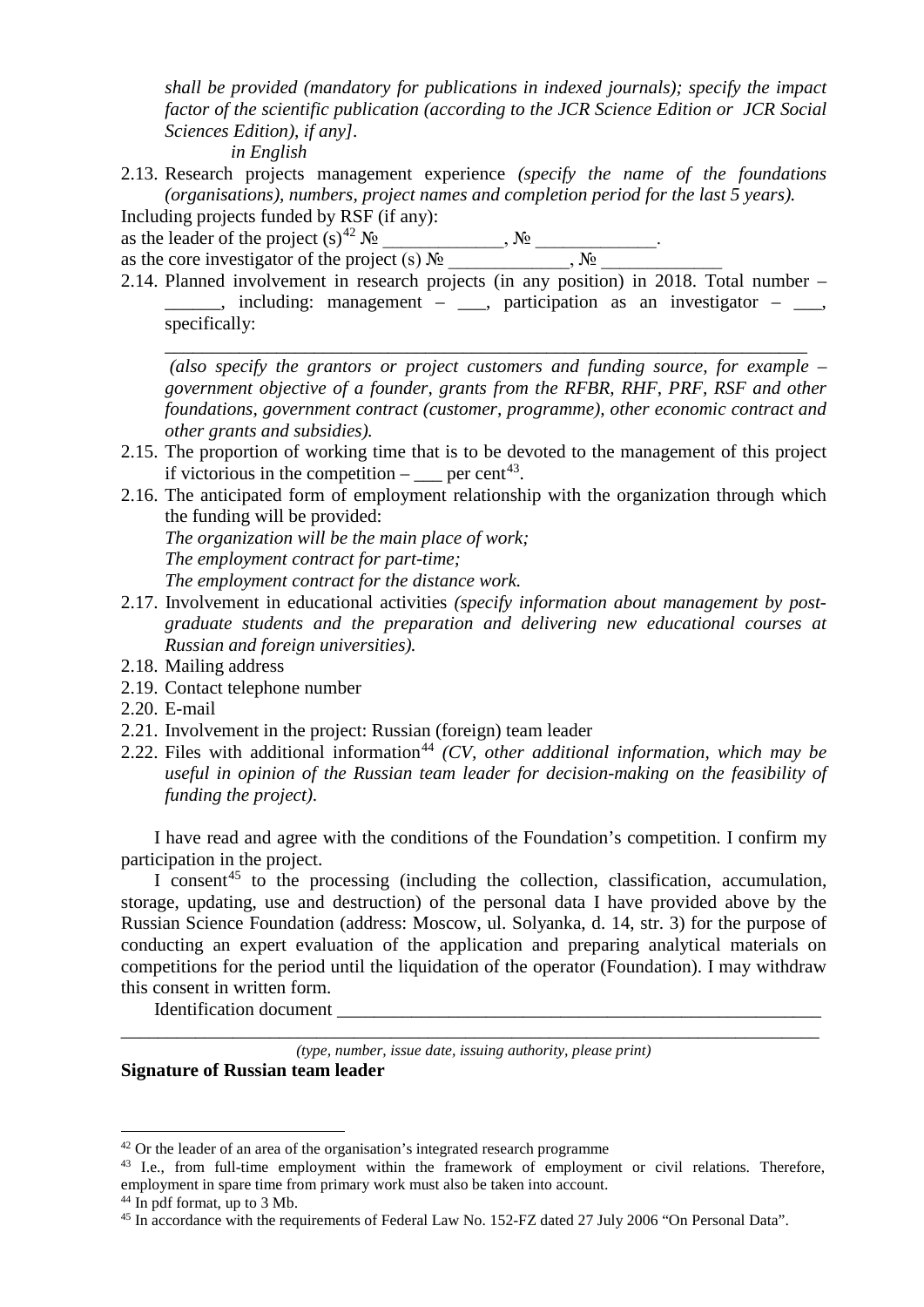### **Information about the foreign team leader[46](#page-11-0)**

2.1. Surname, name and patronymic (if available)

*in Russian surname and initials in English WoS ResearcherID[47](#page-11-1) (if any) ScopusAuthorID[48](#page-11-2) (if any)*

- 2.2. Citizenship
- 2.3. Academic degree, year conferred $49$
- 2.4. Awards and prizes for scientific activities, membership in leading scientific communities (if any), involvement in the editorial boards of leading peer-reviewed scientific publications (if any), involvement in the organising committees or programme committees of renowned international conferences and other experience organising international events.
- 2.5. Primary place of employment at the time of the application's submission position and full name of the organisation.
- 2.6. Area of scientific interests keywords *(no more than 15 keywords) in English*
- 2.7. Area of scientific interests Foundation classifier codes
- 2.8. The main scientific results over the period from January 1, 2012 *(the results must be confirmed by information from the application, for example publications) in English*
- 2.9. The total number of publications published over the period from January 1, 2012, \_\_\_, including:
	- \_\_\_\_ indexed in the Web of Science or Scopus.
- 2.10. A list of publications published over the last 5 years<sup>[50](#page-11-4)</sup> [monographs, legally protected *results of intellectual activity, publications in leading peer-reviewed scientific titles, publications indexed in the Web of Science or Scopus citation systems; no more than 10 publications cited; if published on the Internet a link shall be provided (mandatory for publications in indexed journals); specify the impact factor of the scientific publication (according to the JCR Science Edition or JCR Social Sciences Edition), if any]. in English*
- 2.11. E-mail
- 2.12. Involvement in the project: foreign team leader

#### **Signature of foreign team leader**

<span id="page-11-0"></span> <sup>46</sup> Should be provided by the Russian team leader

<span id="page-11-1"></span><sup>47</sup> Can be obtained from www.ResearcherID.com.

<span id="page-11-2"></span><sup>48</sup> Scopus AuthorID is generated in Scopus automatically as soon as there is at least one publication of the author in this database. AuthorID can be obtained from the author's profile, which becomes visible if you click on the name of the author by the author search in the Scopus database.

<span id="page-11-3"></span><sup>&</sup>lt;sup>49</sup> If there are multiple academic degrees, specify the one that best matches the subject of the project.

<span id="page-11-4"></span><sup>50</sup> Clause is not mandatory. Publications demonstrating scientific qualification and achievements may be cited.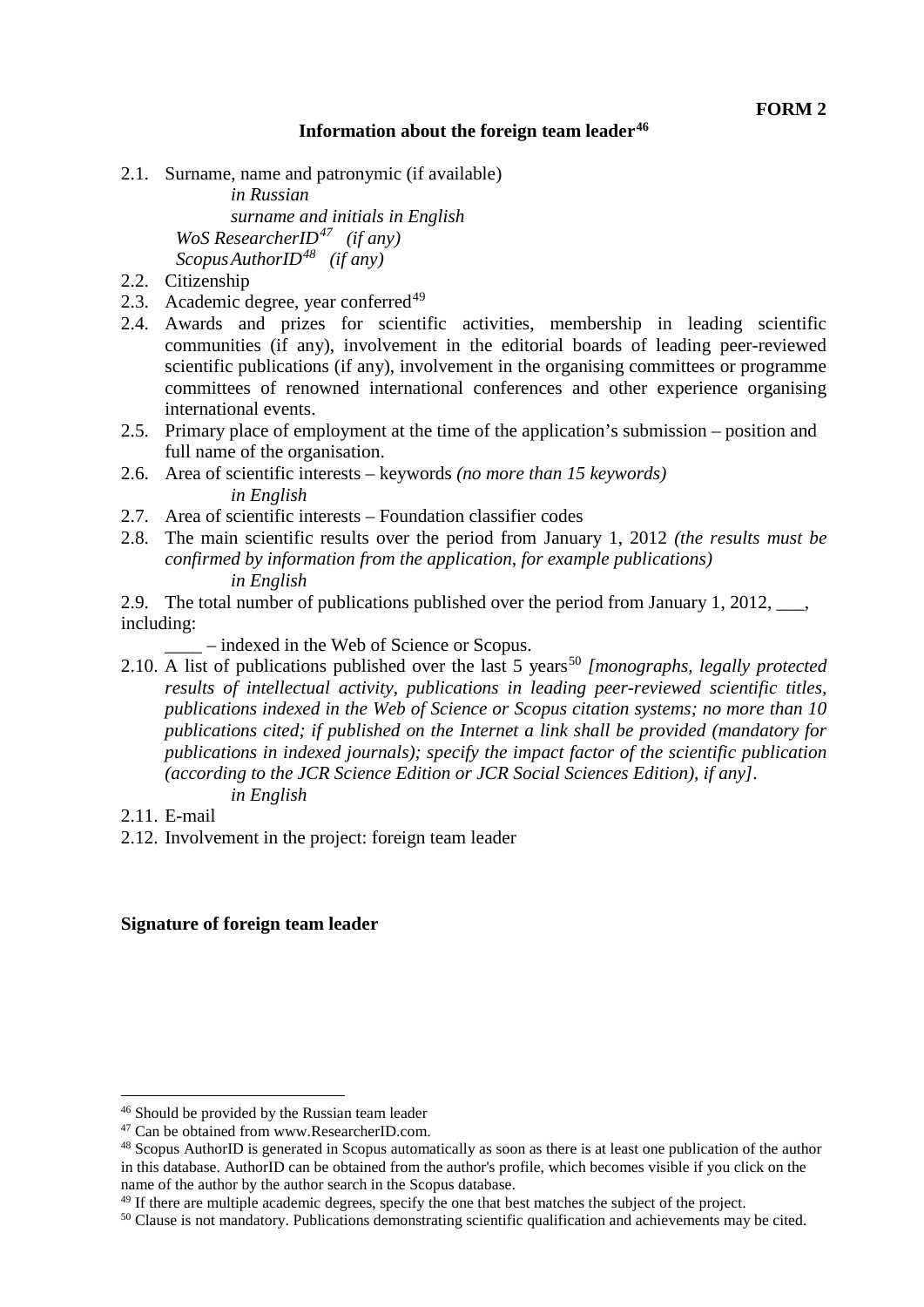#### **Information about the core investigator of the project[51](#page-12-0)**

2.1. Surname, name and patronymic (if available)

*in Russian surname and initials in English WoS ResearcherID[52](#page-12-1) (if any) ScopusAuthorID[53](#page-12-2) (if any)*

- 2.2. Date of birth *(given in figures – date, month, year)*
- 2.3. Citizenship
- 2.4. Academic degree<sup>54</sup>, year conferred
- 2.5. Awards and prizes for scientific activities, membership in leading scientific communities (if any) and involvement in the editorial boards of leading peer-reviewed scientific publications (if any).
- 2.6. Primary place of employment at the time of the application's submission position and full name of the organisation (abbreviated name of the organisation)
- 2.7. Area of scientific interests keywords *(no more than 15 keywords)*

*in Russian in English*

- 2.8. Area of scientific interests Foundation classifier codes
- 2.9. The total number of publications over the period from January 1, 2012, \_\_\_, including: \_\_\_\_ –indexed in the Web of Science or Scopus.
- 2.10. A list of publications over the last 5 years *[monographs, legally protected results of intellectual activity, publications in leading peer-reviewed scientific titles, publications, indexed in the Web of Science or Scopus citation systems; no more than 10 publications cited; if published on the Internet a link shall provided (mandatory for publications in indexed journals); specify the impact factor of the scientific publication (according to the JCR Science Edition or JCR Social Sciences Edition) , if any]. in English[55](#page-12-4)*
- 2.11. The experience of management with research projects and involvement therewith *(specify the name of the foundations (organisations), numbers, project names and deadlines for the last 5 years).*
- 2.12. Planned involvement in research projects (in any capacity) in 2018 Total number  $\Box$ , including: management –  $\Box$ , participation as an investigator –  $\Box$ , specifically:

\_\_\_\_\_\_\_\_\_\_\_\_\_\_\_\_\_\_\_\_\_\_\_\_\_\_\_\_\_\_\_\_\_\_\_\_\_\_\_\_\_\_\_\_\_\_\_\_\_\_\_\_\_\_\_\_\_\_\_\_\_\_\_\_\_\_\_\_\_ \_\_\_\_\_\_\_\_\_\_\_\_\_\_\_\_\_\_\_\_\_\_\_\_\_\_\_\_\_\_\_\_\_\_\_\_\_\_\_\_\_\_\_\_\_\_\_\_\_\_\_\_\_\_\_\_\_\_\_\_\_\_\_\_\_\_\_\_\_

*(also specify the grantors or project customers and funding source, for example – government objective of a founder, grants from the RFBR, RHF, PRF, RSF and other foundations, government contract (customer, programme), other economic contract and other grants and subsidies).*

2.13. The proportion of working time that is to be devoted to the management of this project if victorious in the competition –  $\qquad \text{per cent}^{56}$ .

<span id="page-12-0"></span><sup>&</sup>lt;sup>51</sup> This form is only to be completed by the core investigators of the Russian research team named in form C (up to 3 persons).

<span id="page-12-1"></span><sup>&</sup>lt;sup>52</sup> Can be obtained from www.ResearcherID.com.

<span id="page-12-2"></span><sup>53</sup> Scopus AuthorID is generated in Scopus automatically as soon as there is at least one publication of the author in this database. AuthorID can be obtained from the author's profile, which becomes visible if you click on the name of the author by the author search in the Scopus database.<br>54 **If there are multiple condemia domain** applied the angle

<span id="page-12-5"></span><span id="page-12-3"></span><sup>&</sup>lt;sup>54</sup> If there are multiple academic degrees, specify the one that best matches the subject of the project.<br>
<sup>55</sup> For Russian Janguage names, the information shall be given in Russian with a translation into Eng

<span id="page-12-4"></span><sup>55</sup> For Russian language names, the information shall be given in Russian with a translation into English. It must also be clear that the same document is being cited (*for example, add the word "translation"*).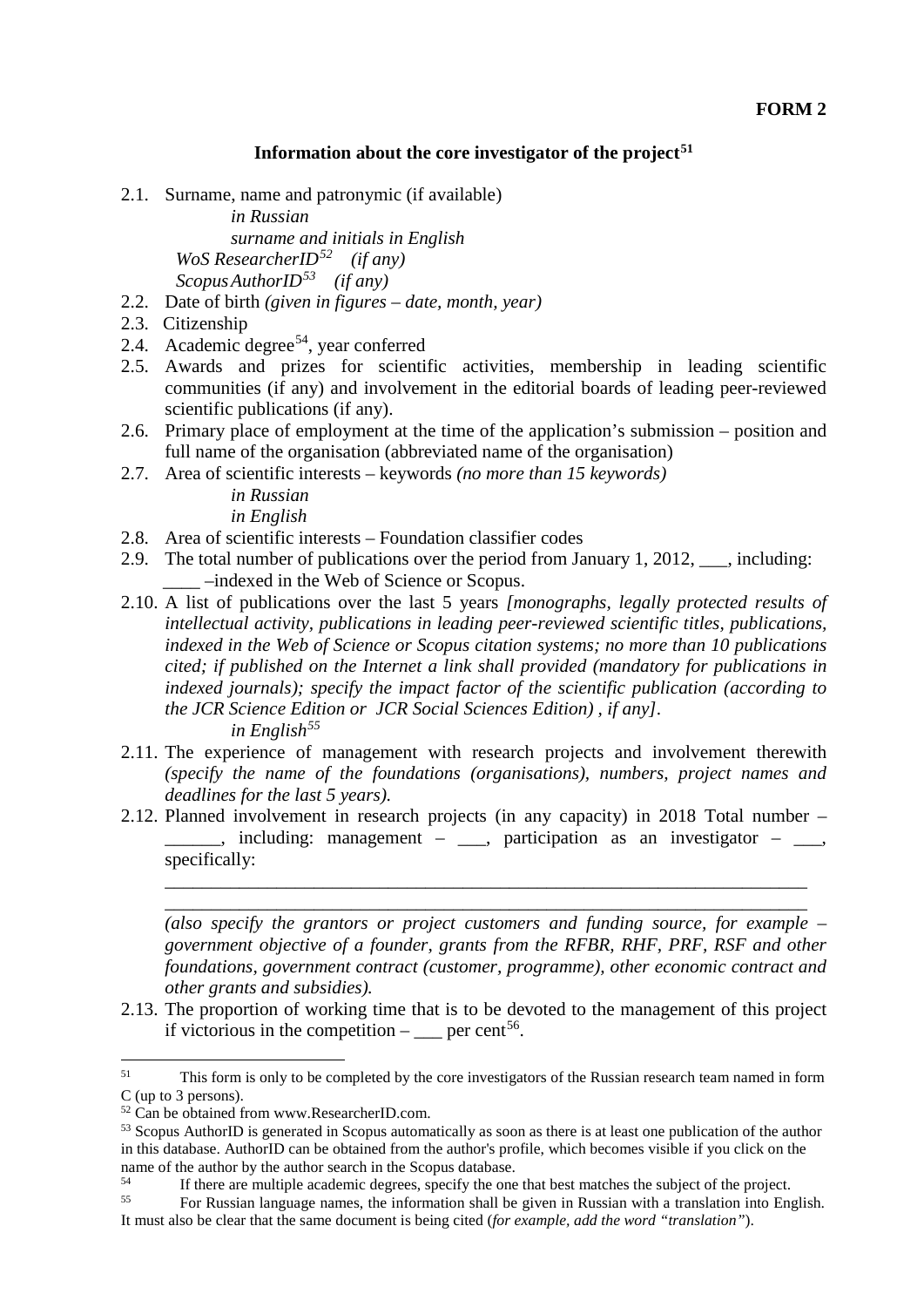- 2.14. Involvement in educational activities *(specify information about management by postgraduate students and the preparation and delivering new educational courses at Russian and foreign universities).*
- 2.15. In 2015 and 2016 management experience for research projects funded by RSF including the projects of the organisation's integrated research programme (if any).
	- as the leader of the project  $(s)^{57}$  N<sup>o</sup> \_\_\_\_\_\_\_\_\_, N<sup>o</sup> \_\_\_\_\_\_\_\_\_\_\_\_.

as the core investigator of the project (s)  $\mathcal{N}_{\mathfrak{D}}$  \_\_\_\_\_\_\_\_\_,  $\mathcal{N}_{\mathfrak{D}}$ 

- 2.16. Contact telephone number and e-mail.
- 2.17. Involvement in the project: Core investigator of the project.

I have read and agree with the conditions of the Russian Science Foundation's competition. I confirm my participation in the project.

I consent<sup>[58](#page-13-1)</sup> to the processing (including the collection, classification, accumulation, storage, updating, use and destruction) of the personal data I have provided above by the Russian Science Foundation (address: Moscow, ul. Solyanka, d. 14, str. 3) for the purpose of conducting an expert evaluation of the application and preparing analytical materials on competitions for the period until the liquidation of the operator (Foundation). I may withdraw this consent in written form

Identification document

\_\_\_\_\_\_\_\_\_\_\_\_\_\_\_\_\_\_\_\_\_\_\_\_\_\_\_\_\_\_\_\_\_\_\_\_\_\_\_\_\_\_\_\_\_\_\_\_\_\_\_\_\_\_\_\_\_\_\_\_\_\_\_\_\_\_\_\_\_\_\_\_\_\_ \_\_\_\_\_\_\_\_\_\_\_\_\_\_\_\_\_\_\_\_\_\_\_\_\_\_\_\_\_\_\_\_\_\_\_\_\_\_\_\_\_\_\_\_\_\_\_\_\_\_\_\_\_\_\_\_\_\_\_\_\_\_\_\_\_\_\_\_\_\_\_\_\_\_

**Signature of core project investigator**

\_\_\_\_\_\_\_\_\_\_\_\_\_\_\_\_\_\_\_\_\_\_\_\_\_\_\_\_\_\_\_\_\_\_\_\_\_\_\_\_\_\_\_\_\_\_\_\_\_\_\_\_\_\_\_\_\_\_\_\_\_\_\_\_\_\_\_\_\_\_\_\_\_\_ *(type, number, issue date, issuing authority, please print)*

 <sup>56</sup> I.e., from full-time employment within the framework of employment or civil relations. Therefore, employment in spare time from primary work must also be taken into account.

<span id="page-13-0"></span><sup>&</sup>lt;sup>57</sup> Or the leader in an area of the organisation's integrated research programme.

<span id="page-13-1"></span><sup>&</sup>lt;sup>58</sup> In accordance with the requirements of Federal Law No. 152-FZ dated 27 July 2006 "On Personal Data".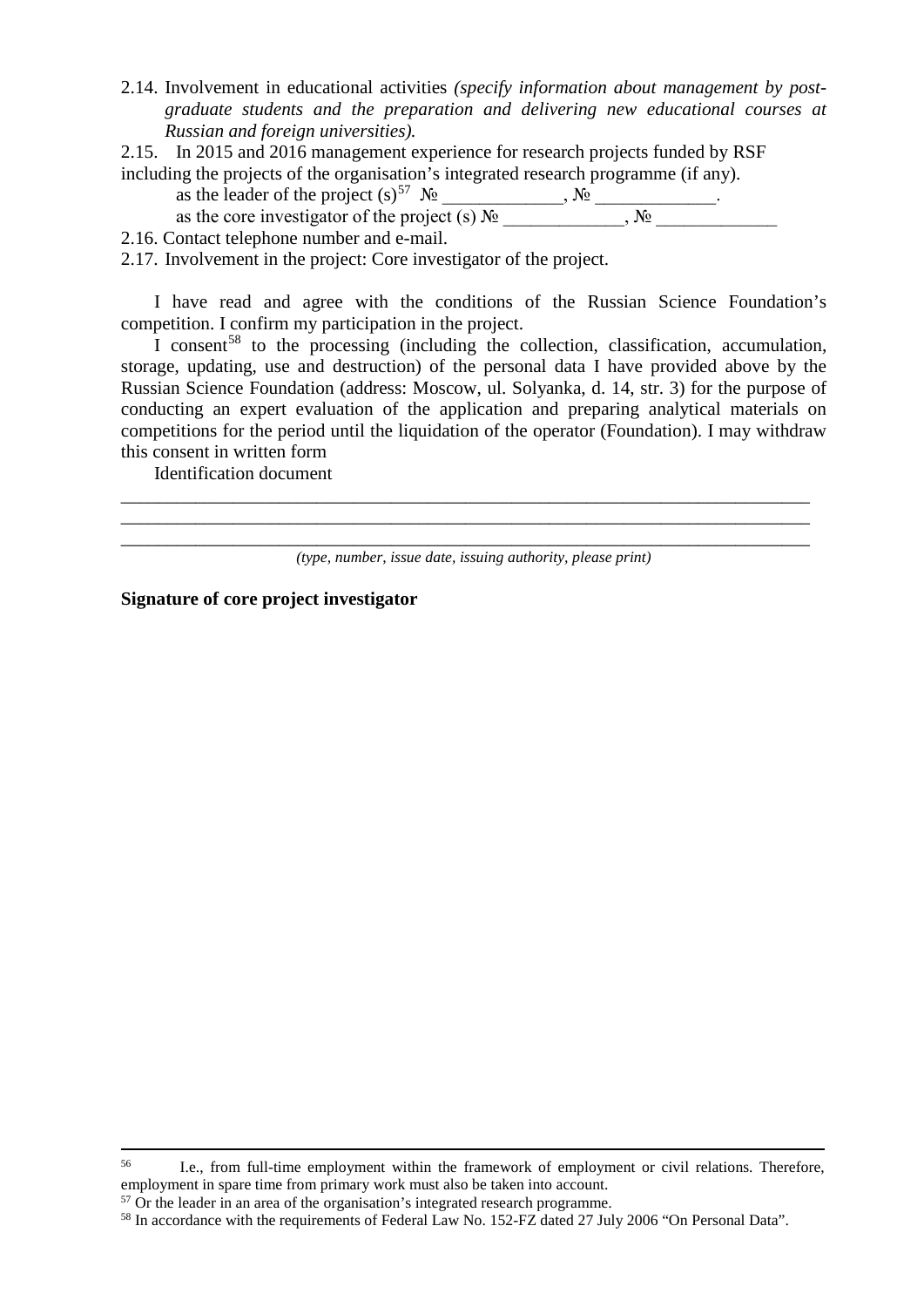#### **Information about the organisation**

(given for the organisation via which funding is provided)

- 3.1. Full name *(given in accordance with registration documents)*
- 3.2. Abbreviated name
- 3.3. Name in English
- 3.4. Form of incorporation (specify for OKOPF*)*
- 3.5. Ownership form (*specify for OKFS)*
- 3.6. Departmental affiliation
- 3.7. INN, OGRN, OKPO
- 3.8. Address
- 3.9. Actual address
- 3.10. Constituent entity of the Russian Federation
- 3.11. Position, surname, name and patronymic (if available) of organisation head
- 3.12. Contact telephone number
- 3.13. E-mail

The head of the organisation confirms that:

– he has read the conditions of the Foundation's competition and consents to the funding of the project via the organisation if it is supported.

– the organisation shall meet the obligations for payment of taxes to all budgets and mandatory payments to public extra-budgetary funds, is financially reliable, is not in the process of liquidation or reorganisation, has not been declared insolvent (bankrupt), does not have seized property and its economic activities have not been suspended.

– in the event application is declared the winner, the organisation shall undertake the following obligations:

– to conclude civil or employment (fixed-term) contracts with the members of the Russian research team[59](#page-14-0);

– to pay the Russian research team members remuneration for the work performed on the project under orders from the Russian team leader;

– annually submit a report on the proper use of the Russian Science Foundation's grant.

The organisation head guarantees:

– that the total amount of annual remuneration for a member of the Russian research team shall not exceed 30 per cent of the total annual remuneration for all members of the Russian research team $60$ :

– that the amount of annual remuneration for Russian research team members aged under and including 39 years shall not be less than 50 cent of the total annual remuneration for all Russian research team members;

– the provision of the necessary facility and access to the available experimental base for research.

#### **Signature of the Russian team leader**

<span id="page-14-0"></span> $^{59}$  If such contracts have not been previously concluded.<br> $^{60}$  Including quagation attached by the logislation of

<span id="page-14-1"></span>Including guarantees established by the legislation of the Russian Federation, deductions on insurance premiums for mandatory pension insurance, for mandatory medical insurance and for mandatory social insurance in the event of temporary disability and in connection with maternity and for mandatory social insurance against accidents at work and occupational diseases.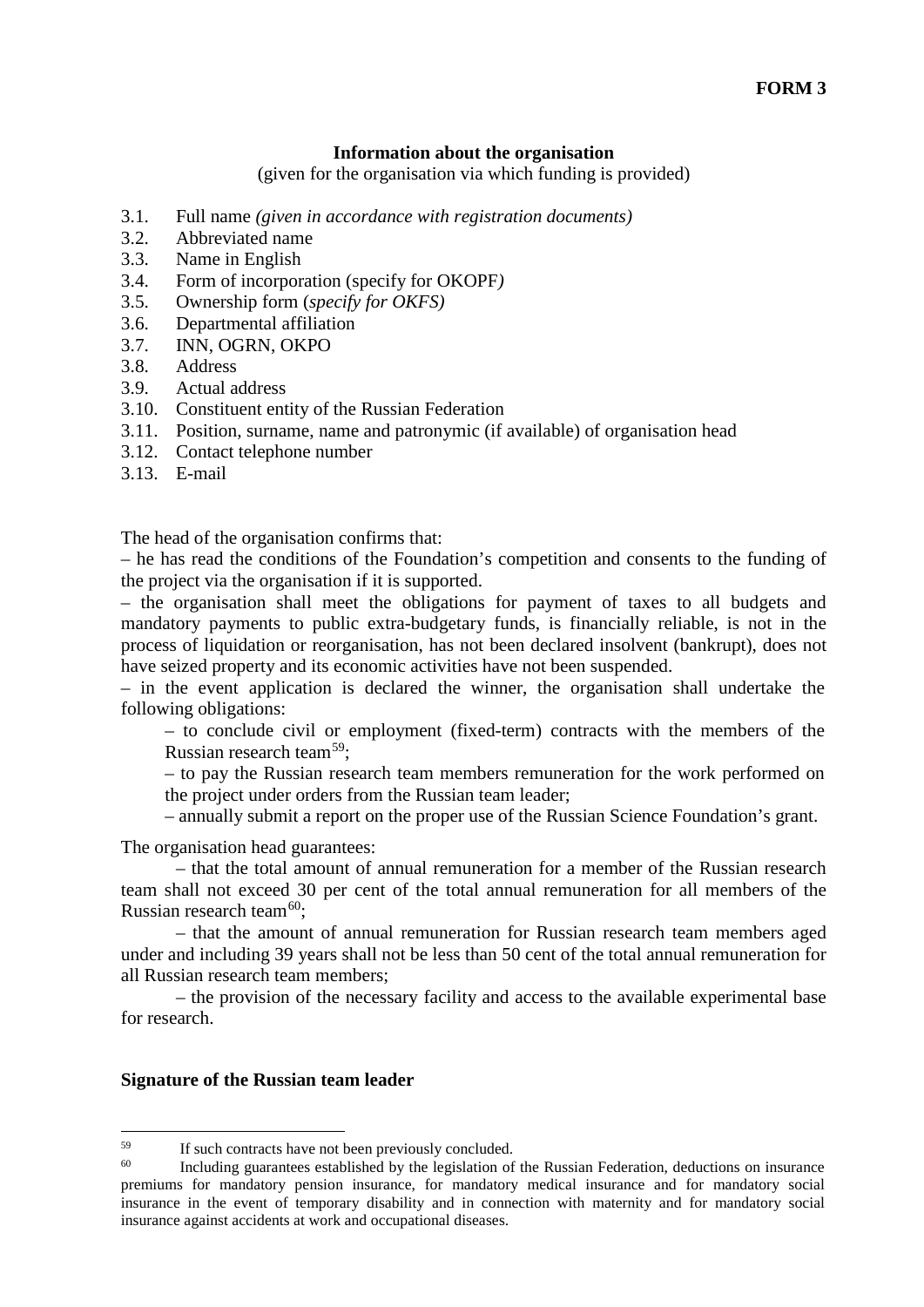**Signature of the head of the organisation** (authorised representative acting on the basis of a power of attorney)<sup>[61](#page-15-0)</sup> and **seal of the organisation.** 

<span id="page-15-0"></span><sup>&</sup>lt;sup>61</sup> If the form is signed by an authorised representative of the organisation, the power of attorney shall be attached to the hard copy of the application (copy of the power of attorney certified by the organisation's seal).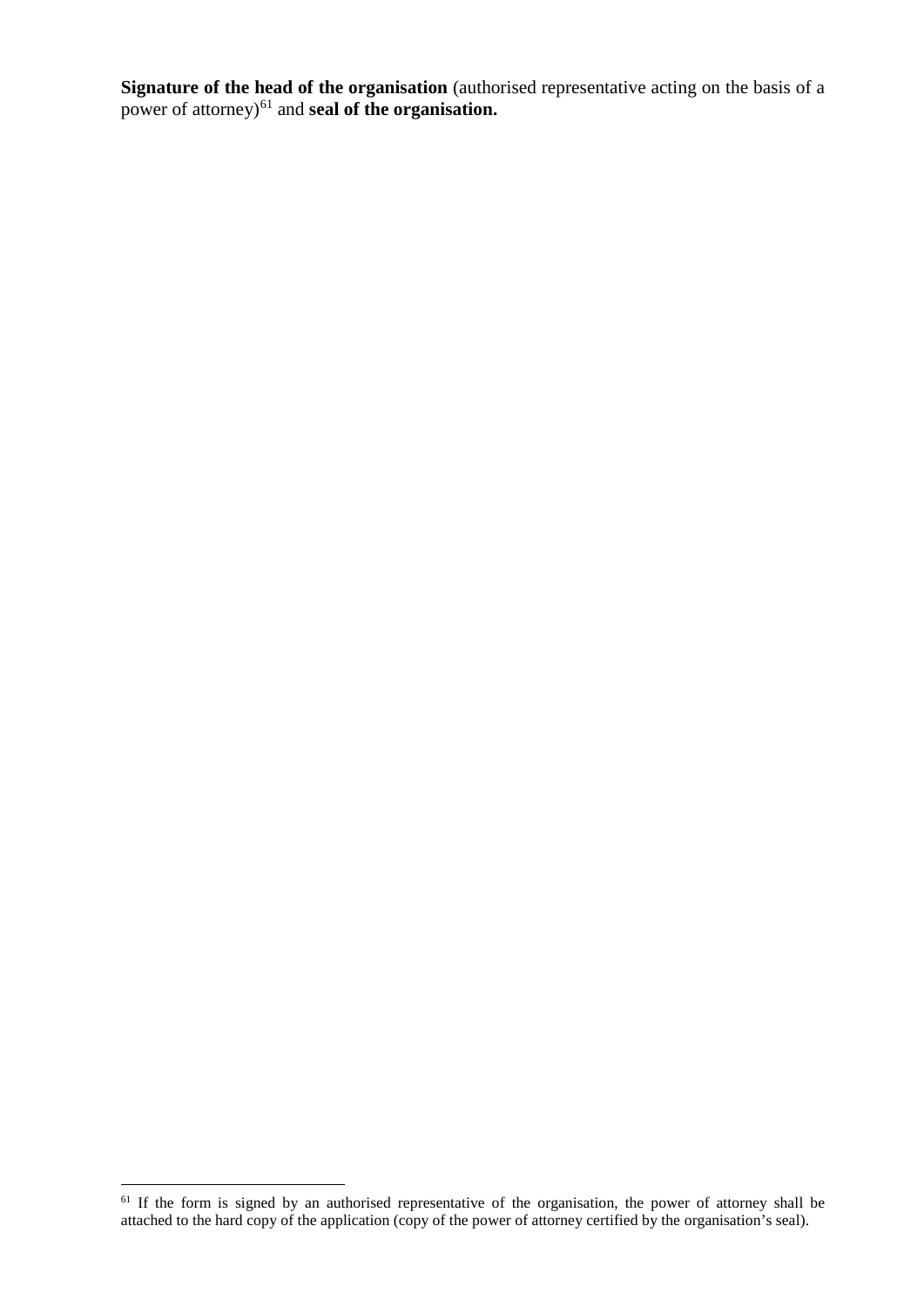#### **Scope of project [62](#page-16-0)**

- 4.1. Scientific problem to be solved by the project
- 4.2. Relevance of the problem for the given branch of knowledge and the scientific significance of the problem's solution
- 4.3. Specific objective within the problem that the project is to solve and its scope
- 4.4. Scientific novelty of the objective, substantiation of the achievability of the solution to the objective and the feasibility of obtaining the planned results
- 4.5. Current state of research on the problem and the main areas of research in international science
- 4.6. Main international scientific competitors
- 4.7. Proposed methods and approaches, general work plan for the entire project implementation period and the anticipated results *(at least 2 pages; including an indication of the specific anticipated results by year; general plan given with a breakdown by year)*
- 4.8. The scientific groundwork on the project available to the international research team, experience in collaborative project implementation *(specify previously obtained results as well as programmes and methods developed)*
- 4.9. Lists of equipment, materials, information and other resources available to the Russian and international research team to complete the project *(including a description of the need to use them for the project's implementation).*
- 4.10. The working plan of the Russian research team for the first year of implementation *(also specify planned business trips as part of the project).*
- 4.11. Planned scope of work for the first year for each core investigator of the Russian research team *(including the Russian team leader).*
- 4.12. The specific scientific results anticipated at the end of the first year *(the presentation form must provide the ability to conduct an expert evaluation of the results and assess the degree of completion stated in the draft work plan).*
- 4.13. List of equipment, materials, information and other resources for the project's implementation that are planned to be acquired by the Russian research team using the Foundation's grant *(including a description of the need to use them for the project's implementation)*.
- 4.14. A file<sup>[63](#page-16-1)</sup> with additional information  $1^{64}$  $1^{64}$  $1^{64}$
- 4.15. A file<sup>[65](#page-16-3)</sup> with additional information 2 (if the information given in file 1 proves insufficient)

#### **Signature of the Russian team leader**

<span id="page-16-0"></span> $62$  Text in items from 4.1 to 4.8 must be relevant to the information provided by the foreign research team in the application to the HGF. If the application does not satisfy the requirements of item 6 of Competition documentation, it is not considered eligible for the grant competition. Items from 4.9 to 4.13 are applicable for Russian research team only.

<sup>63</sup> With graphics, photos, drawings and other information about the project scope. In pdf format, up to 3 Mb.

<span id="page-16-2"></span><span id="page-16-1"></span><sup>&</sup>lt;sup>64</sup> The text in files with additional information must be provided in Russian. A translation into English shall be required if the applicant deems this information as significant for the expert.

<span id="page-16-3"></span><sup>65</sup> With graphics, photos, drawings and other information about the project scope. In pdf format, up to 3 Mb.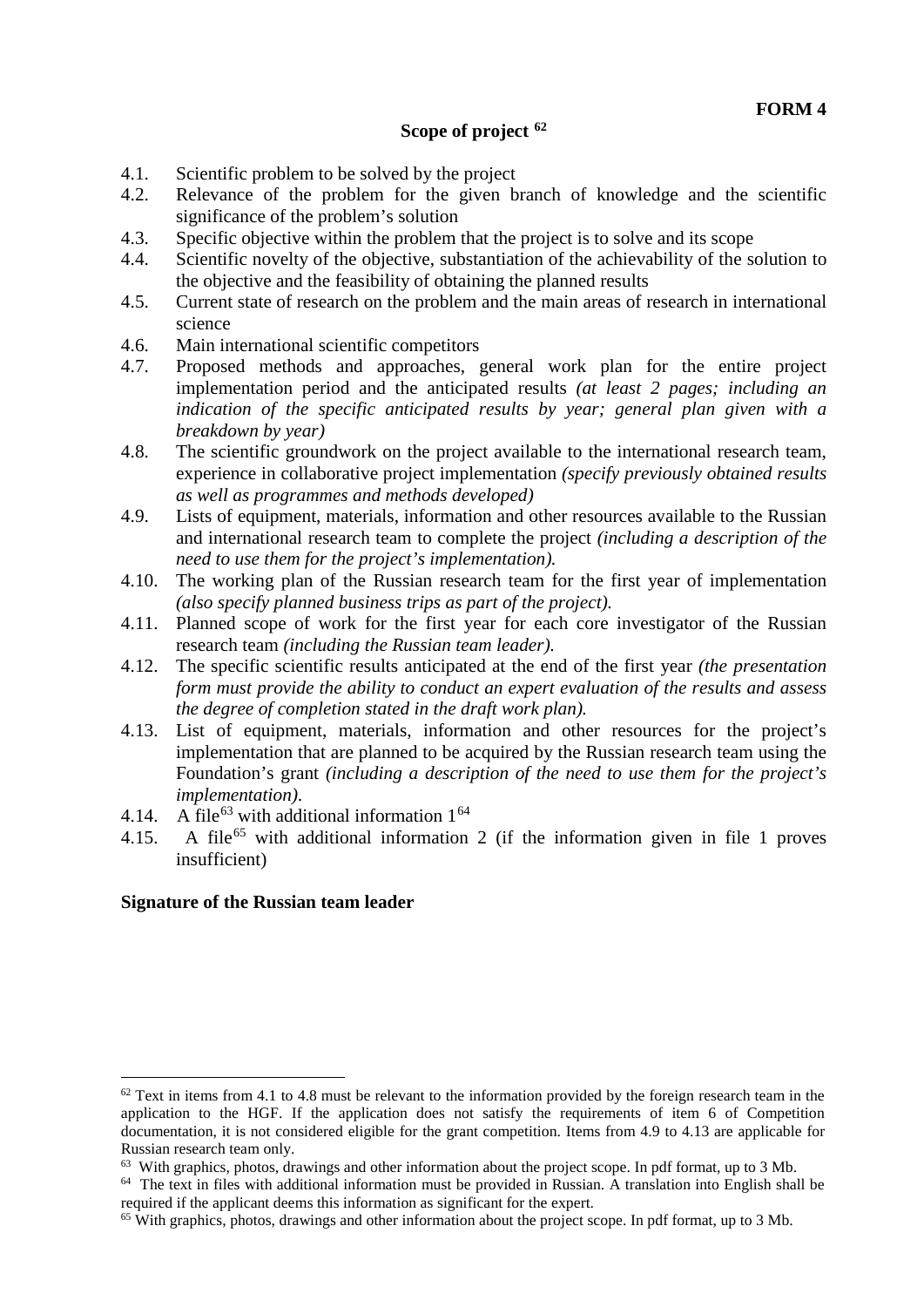### **Requested funding for 2017**

### 5.1. **Planned project expenditures**

| <b>Item</b><br>No. | <b>Grant expenditure designation</b>                                                                                                                               | <b>Amount of</b><br>expenditures<br>(thousand<br>roubles $66$ |
|--------------------|--------------------------------------------------------------------------------------------------------------------------------------------------------------------|---------------------------------------------------------------|
|                    | <b>TOTAL</b>                                                                                                                                                       |                                                               |
| 1.                 | Remuneration for the project investigators (with allowances)                                                                                                       |                                                               |
| 2.                 | Payment for the services of third party organisations for the<br>implementation of the research project <sup>67</sup>                                              |                                                               |
| 3.                 | Expenditures on the purchase of equipment and other property<br>required for the research (including installation, commissioning,<br>employee training and repair) |                                                               |
| 4.                 | Expenditures on the purchase of materials and components for<br>research                                                                                           |                                                               |
| 5.                 | Other expenditures for the implementation of the project                                                                                                           |                                                               |
| 6.                 | Organisation's overhead <sup>68</sup>                                                                                                                              |                                                               |

### 5.2. **Breakdown of planned expenditures**

*for item 1 - the amount of remuneration (including the leader, core investigators and other team members hired to perform work under the project) is specified, including the guarantees established by the legislation of the Russian Federation, deductions on insurance premiums for mandatory pension insurance, for mandatory medical insurance and for mandatory social insurance in the event of temporary disability and in connection with maternity and for mandatory social insurance against accidents at work and occupational diseases;* 

*for item 2* – *a list of planned contracts (accounts) with third party organisations is provided with an indication of the subject and amount of each contract.*

*for item 3 – a list of equipment and other property that is to be purchased and required for the research is provided.*

*for item 4 – a breakdown of the planned materials and components is provided.*

*for item 5 – other expenditures are provided for the purpose of implementing the project, including for business trips, the payment of communication services and transport services, expenditures are not broken down.*

*for item 6 – expenditures are not broken down and not substantiated.* 

#### **Signature of the Russian team leader**

**Signature of the head of the organisation** (authorised representative acting on the basis of a power of attorney)[69](#page-17-3) and **seal of the organisation.**

<span id="page-17-0"></span><sup>&</sup>lt;sup>66</sup> Without separators with one decimal place.<br><sup>67</sup> No more than 15 per cent of the grant

<span id="page-17-3"></span><span id="page-17-2"></span>

<span id="page-17-1"></span><sup>&</sup>lt;sup>67</sup> No more than 15 per cent of the grant.<br><sup>68</sup> No more than 10 per cent of the grant.<br><sup>69</sup> If the form is signed by an authorised representative of the organisation, the power of attorney shall be attached to the hard copy of the application (copy of the power of attorney certified by the organisation's seal).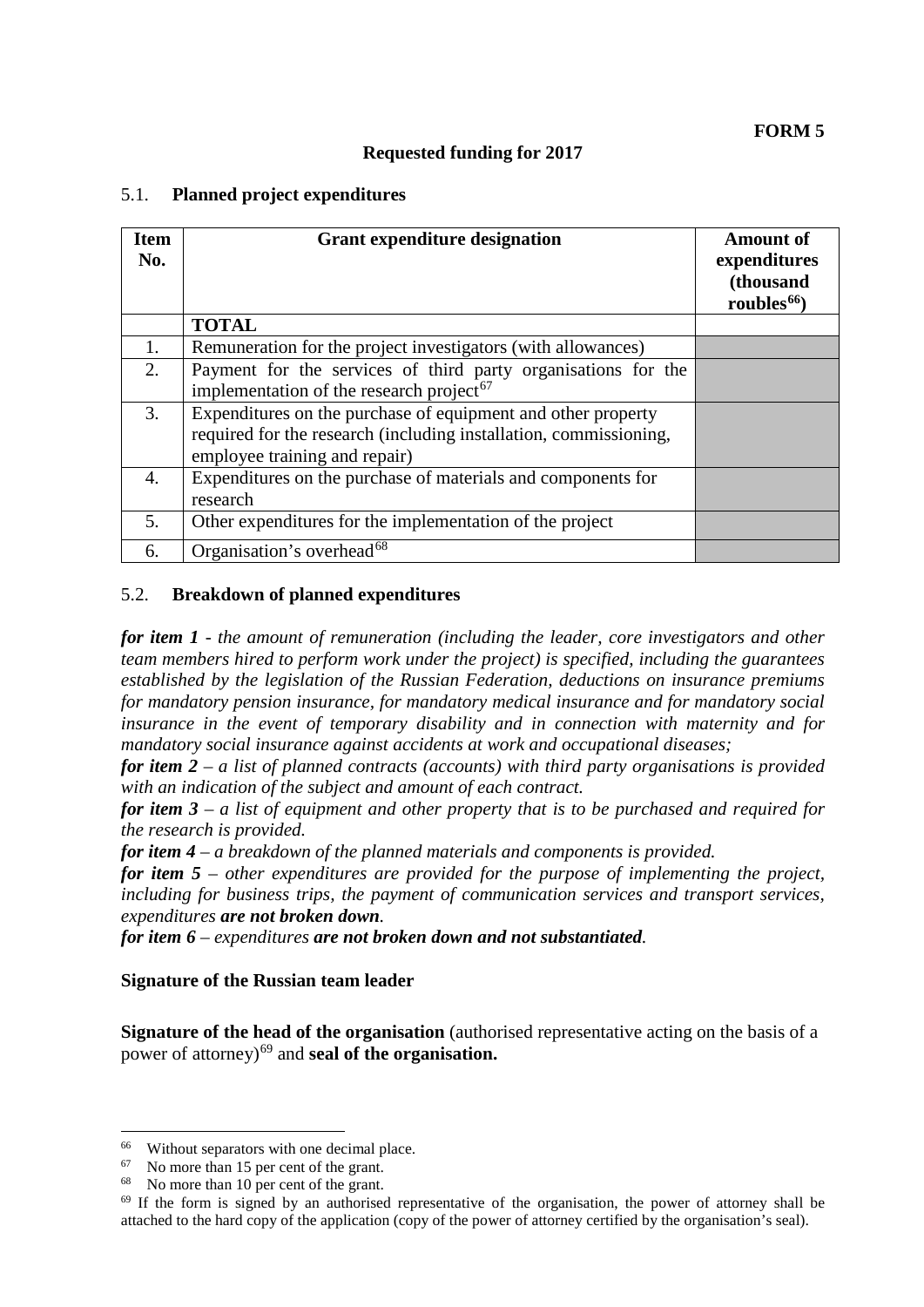#### **Appendix 2**

## **Sample letter[70](#page-18-0) for Russian organisation and Austrian team leader, participating in coordinated competition of RSF and FWF**

Russian Science Foundation

… (Russian organisation) in case of receiving grant from the Russian Science Foundation (RSF) is obliged to provide necessary facilities and equipment for implementation of joint project (RSF-FWF:…) directed by (…) from the Russian team and (…) from the Austrian team for the period of the funding of the project in the above mentioned organisation.

…(Austrian team leader) in case of receiving grant from FWF confirms that a legally binding affirmation of the research institution is obtained and is presented to FWF, which declares, that the institution's entire infrastructure will be made available to all persons involved in joint project (RSF-FWF:…) directed by (…) from the Russian team and (…) from the Austrian team for the period of the funding of the project in the above mentioned organisation.

Plan and terms of the activities, implemented within the framework of the project, as well as the distribution of the project activities between Russian and Austrian research teams will comply with proposals, approved for grant funding.

We agree, that the results of intellectual activities, originated from collective creative work during the implementation of the project, will be used by their holders on equal terms and in accordance with national legislation. We are notified that according to the Russian legislation Russian Federation may use for public needs the results of intellectual activity, originated from implementation of the project by Russian team on the basis of non-exclusive license provided by the rights holder to the state licensee.

We are also notified on the requirement of the Russian Science Foundation to the Russian research team concerning the number of publications, prepared during the implementation of the project, in titles, indexed in Web of Science or Scopus, that may not be less than it was indicated in the proposal, submitted to the Russian Scientific Foundation.

We are notified that in the case of engagement of the Russian team leader in other competitions of the Foundation, as well as in the implementation of other projects supported by the Foundation, the Foundation has the right to request the Russian team leader for proposal on the priorities for the implementation of the submitted projects due to the fact that the Russian team leader will not be eligible to become the leader of the project (or the leader of an area of the organization's integrated research programme), previously supported by the Foundation and not completed as of 31 December 2017.

We are notified that Russian Science Foundation may reduce the amount of a grant, suspend or terminate the transfer of grant funds to the Russian team in following situations:

<span id="page-18-0"></span> <sup>70</sup> The letter may be provided in English, Russian, or German.